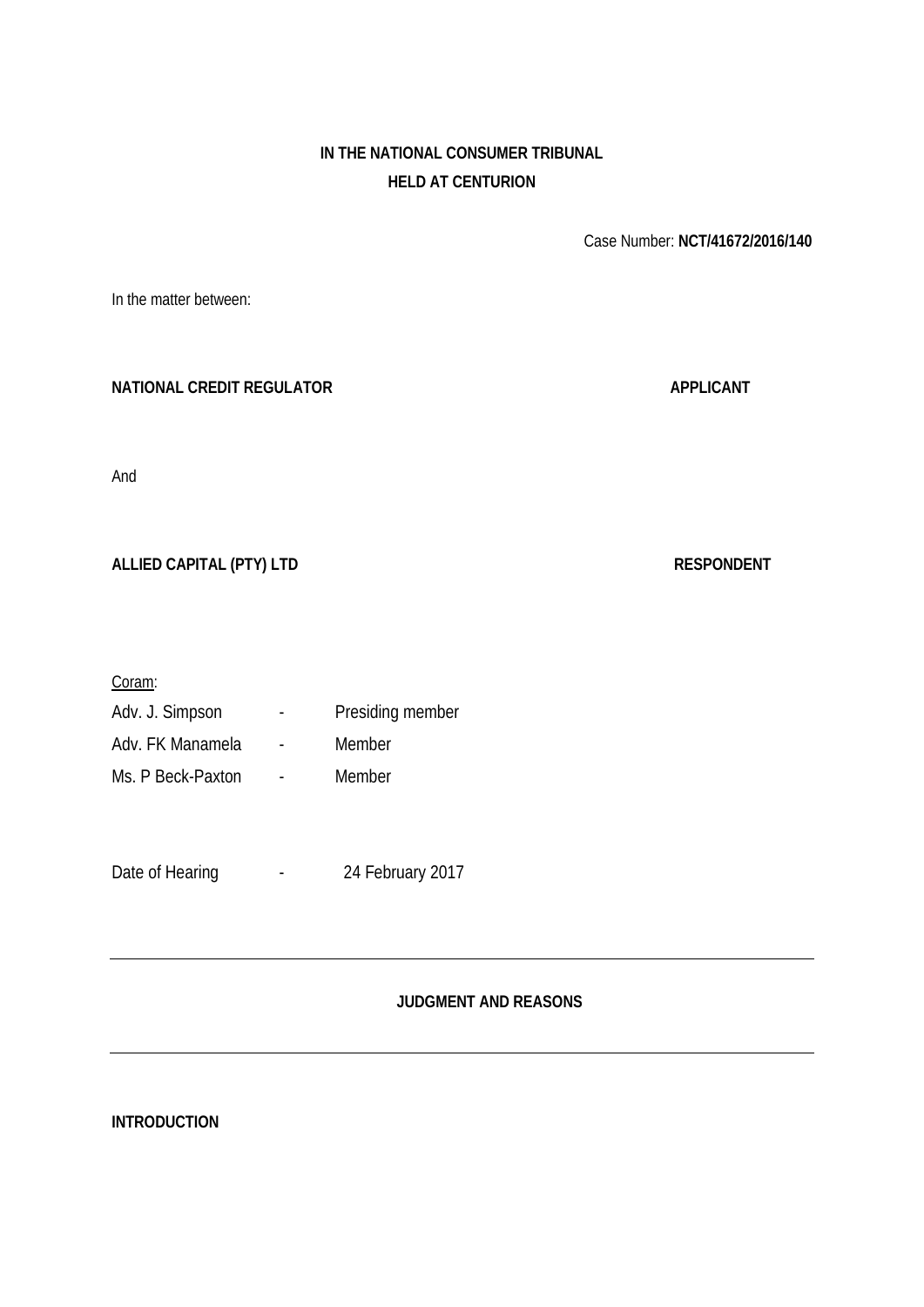1. The Tribunal is asked to determine whether or not the transactions concluded under the "*pawn your car and still drive it*" scheme, constitute secured loans which are subject to the provisions of the National Credit Act, 34 of 2005 *("the Act").* On the one hand, the Applicant avers that the series of transactions the Respondent concluded with the consumers are credit agreements in the form of secured loans, and such fall within the ambit of the provisions of the Act, while on the other, the Respondent argues that the transactions are in fact "*sale and lease back agreements*", and are as such, not subject to the Act. The Applicant regards these transactions prohibited, and has approached the Tribunal to declare that the Respondent has engaged in prohibited conduct. This application is presented to the Tribunal in terms of section 140 of the Act.

## **THE PARTIES**

- 2. The Applicant is the National Credit Regulator (" the NCR"); an organ of state and a juristic person within the public administration established in terms of Section 12 of the National Credit Act 34 of 2005 ("the NCA"). The NCR has its address at 127 Fifteenth Road, Randjespark, Midrand, ("the Applicant").
- 3. The Founding Affidavit of the Applicant is deposed to by Ms Nthupang Magolego, the Manager for Investigation and Enforcement in the employ of the Applicant. At the hearing, the Applicant was represented by Counsel, Ms N. Mbelle, from the Johannesburg Bar, instructed by Hogan-Lovells Attorneys, Sandton, Johannesburg.
- 4. The Respondent is Allied Capital (Pty) Ltd, a company incorporated in South Africa under Registration number 2014/012802/07 and also a registered credit provider in terms of section 40 of the Act, under registration number NCRCP 6855. The Respondent has its physical address at Centurion Gate Centre, corner of John Vorster & Akkerboom streets, Centurion, Gauteng Province.

#### **JURISDICTION**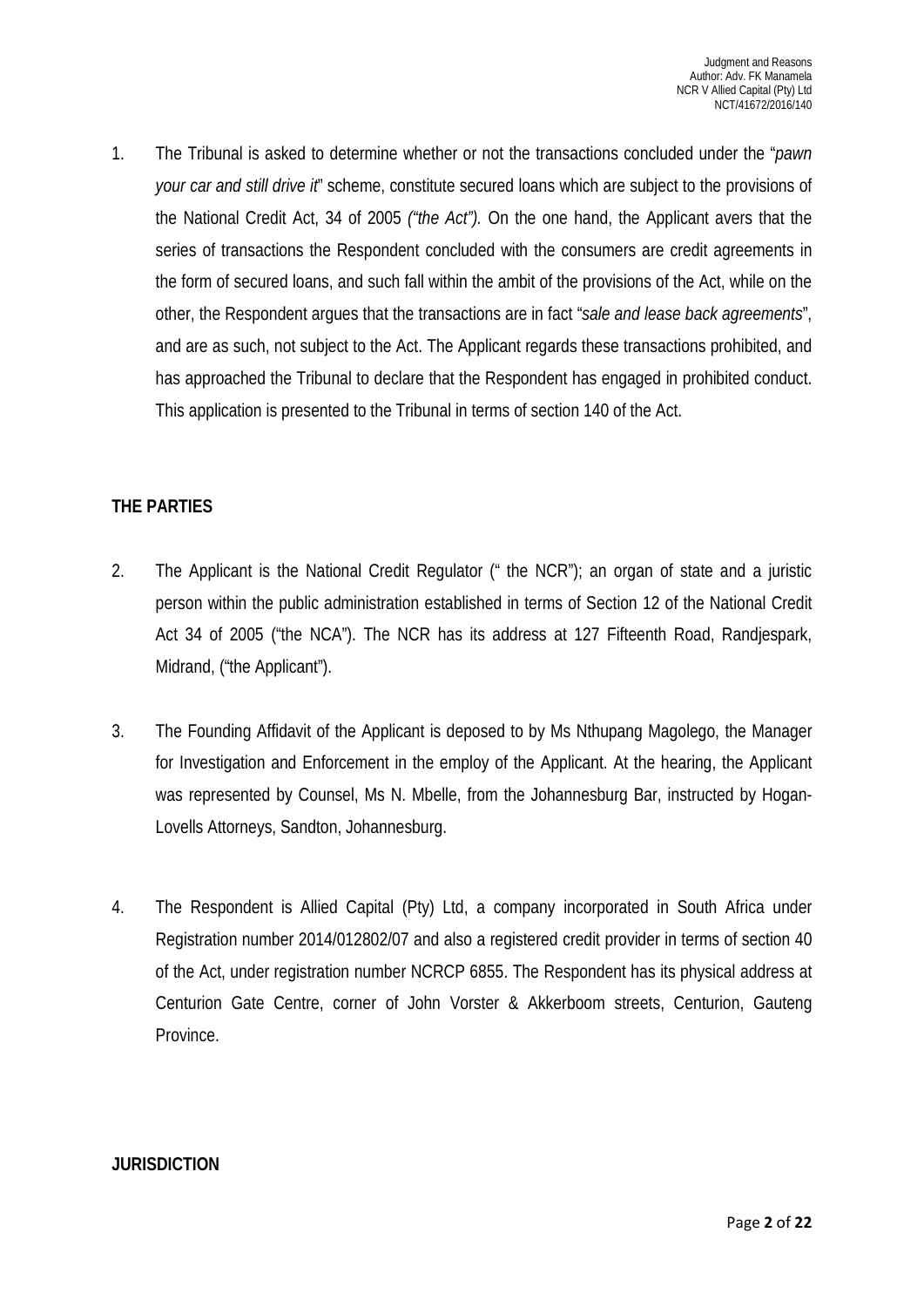5. The National Consumer Tribunal ("Tribunal") has jurisdiction to hear this matter and has powers conferred upon it in terms of section 150 of the NCA to make orders in relation to the suspension of a registrant who contravenes this Act, or fails to comply with any condition of its registration.

# **ISSUES TO BE DECIDED**

6. The issues to be decided in this matter included whether or not the Respondent *has engaged in prohibited conduct*; and in view of that, *its registration should be suspended* by this Tribunal in terms section 150(g) of the NCA, as prayed for by the Applicant.

Section 150 provides for *Orders of the Tribunal*, and reads thus:

*"In addition to its other powers in terms of this Act, the Tribunal may make an appropriate in relation to prohibited or required conduct in terms of this Act, or the Consumer Protection Act,2008, including-*

- *(g) suspending or cancelling the registrant's registration subject to section 57(2) and (3)"*
- 7. And in deciding this question, this Tribunal had to first decide the individual underpinning claims by the Applicant on:
	- 7.1 whether the Respondent contravened section 76(4)(c)(ii) and (iii) read with Regulation 21(6)(a) and 21(7) regarding advertising practices;
	- 7.2 whether the Respondent contravened section 90(1) and 91(1) of the NCA by concluding supplementary agreements and requiring consumers to sign documents containing prohibited provisions;
	- 7.3 whether the Respondent contravened section 93(2) read with Regulation 30 of the NCA;
	- 7.4 whether the Respondent contravened section 100(1)(c) read with Regulation 42(1) of the Act; regarding the charging of excess fees on short-term credit agreements;
	- 7.5 whether the Respondent contravened section 101(1) (b) of the Act regarding the initiation fee;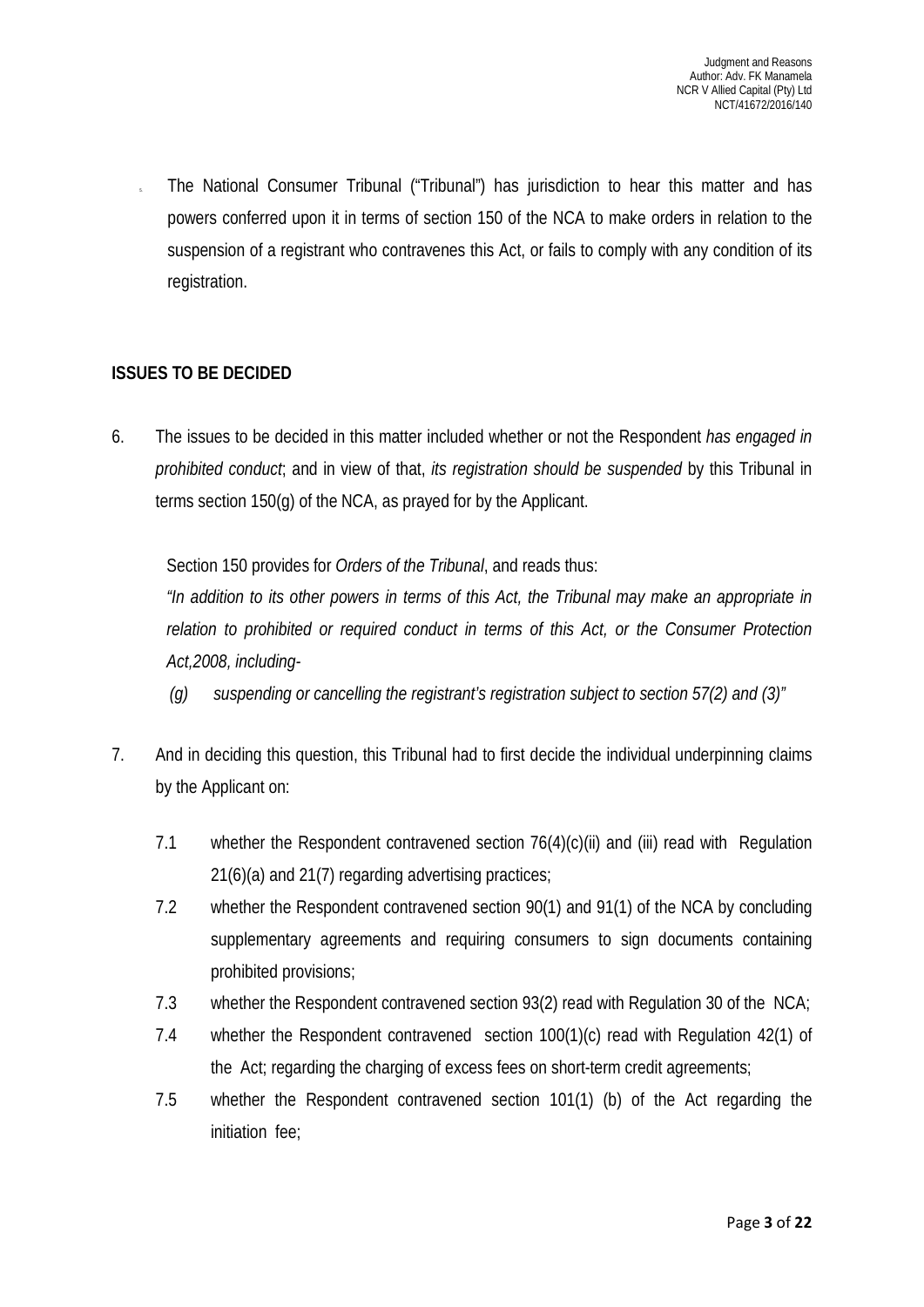- 7.6 whether the Respondent has contravened section 129 of the Act regarding the enforcement of credit agreements;
- 8. In the event that the Tribunal finds that the Respondent did indeed contravene the above sections of the Act, the Applicant further prayed that the Tribunal should thence:
	- (a) declare that the "*pawn your car and still drive it"* scheme, under which the impugned credit agreements were concluded, as prohibited conduct;
	- (b) interdict the Respondent from engaging in the conduct declared prohibited;
	- (c) direct the Respondent to submit a report compiled by an independent auditor at the cost of the Respondent verifying and confirming the amounts owed to consumers as calculated by the Applicant;
	- (d) direct the Respondent to refund the consumers in the schedule marked Annexure A for over-charging of interest and initiation fee;
	- (e) direct the Respondent to submit a report containing the names of all consumers that have been refunded for over-charging of interest and initiation fee; and the amounts that have been refunded to all consumers;
	- (f) direct the Respondent to return the motor vehicles repossessed or where motor vehicle has been sold, to credit the consumer having considered lawful default charges and lawful settlement amounts;
	- (g) order the suspension of the registration of the Respondent for a period of 18 months from the date of the order of the Tribunal in terms of section 150(g) of the Act;

# **BACKGROUND FACTS**

9. The Applicant's evidence on the founding affidavit, points to the investigation conducted on its behalf in July 2015, by Mr Whale, an inspector appointed by the Applicant to conduct an investigation into the activities of the Respondent in terms of section 139(1) (c) of the Act. The investigation was triggered by complaints received from consumers by the Applicant between May and July 20[1](#page-3-0)5<sup>1</sup>;

<span id="page-3-0"></span> <sup>1</sup> The complaints are: A Mahomed; I Mahomed; V Mhobo and Mthembu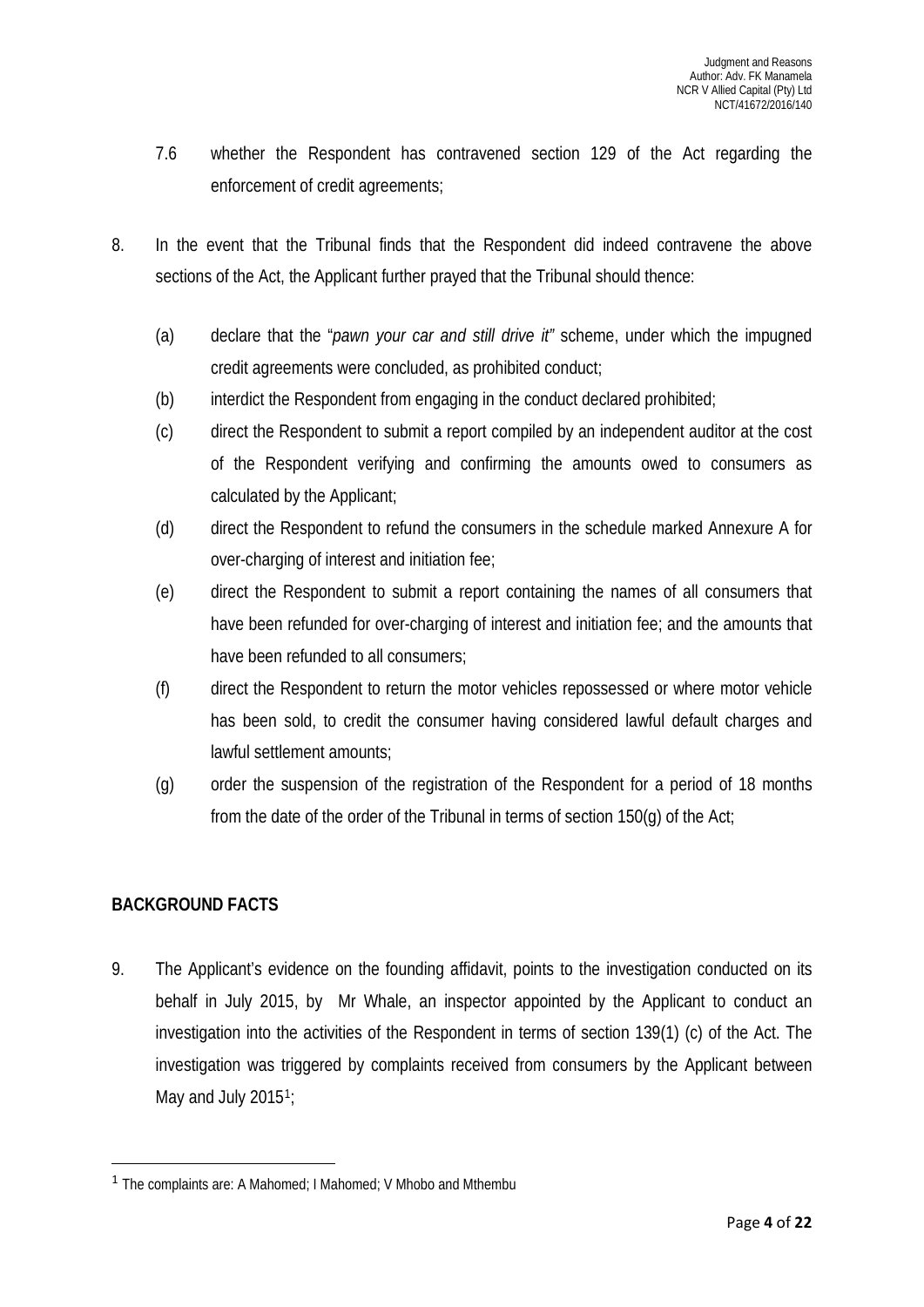- 9.1 During the investigation, random samples of ten agreements from each of the branches of the Respondent in Cape Town, Sandton and Centurion were taken and staff of the Respondent was interviewed between 29 July 2015 and 4 August 2015 respectively;
- 9.2 The Respondent's scheme: "*pawn your car and still drive it",* is made up of a series of documents presented to the consumer *at the same time and signed on the same day,* and they are:
	- 9.2.1 a customer information form;
	- 9.2.2 a declaration by the seller of a second hand vehicle in terms of the Value Added Tax Act 89 of 1991;
	- 9.2.3 offer to purchase;
	- 9.2.4 car rental agreement between the Respondent and the user (the consumer)
	- 9.2.5 written authority and mandate for debit order payment instructions;
	- 9.2.6 a consent to voluntary surrender.
- 10. The Respondent had advertisements on billboards, trailers and on the internet with the following words written on them:

*"Need cash now? Pawn your car and still drive it! We pawn, we buy, we sell, we hire…cars. No credit checks! Instant decisions! That's how…we do it"*

- 11. On 5 November 2014 the Applicant issued a Compliance Notice in terms of section 55(1) and 55(3) of the Act, alleging non- compliance with section  $74(4)(c)$  (iii) of the Act;<sup>[2](#page-4-0)</sup>
- 12. In the investigation process the Applicant identified two pawn transactions which were later confirmed by the Respondent to be such;
- 13. In its Registration application as a credit provider, the Respondent's activities and undertakings are recorded to be the following:
	- 13.1 only one branch would be engaged in normal credit facilities;

<span id="page-4-0"></span> <sup>2</sup> Annexure "NM46", page 1260 of the paginated bundle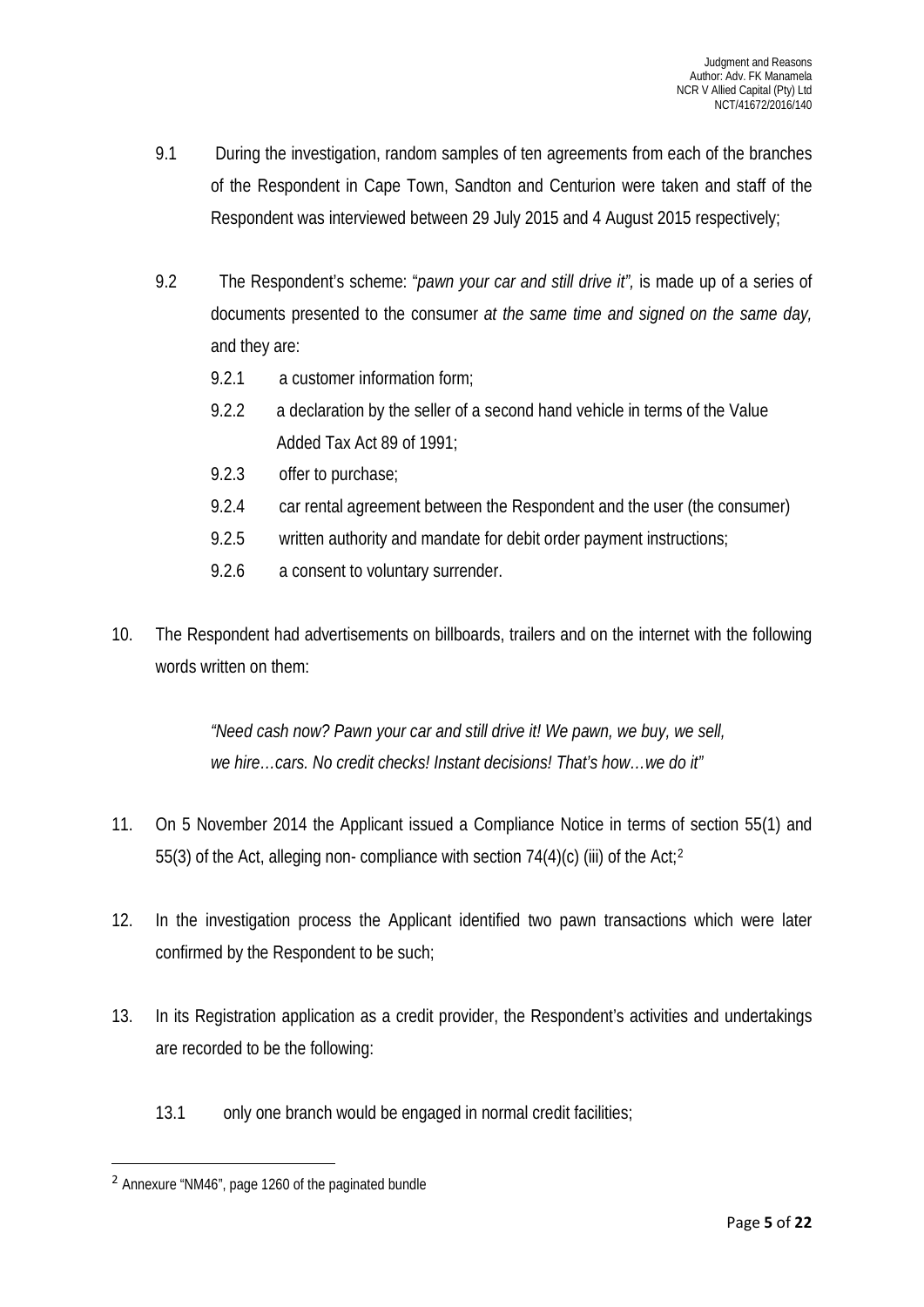- 13.2 the type of product offered would be that of "pawn broking"
- 13.3 a commitment to conduct affordability assessments when granting credit.

# **THE APPLICANT'S SUBMISSIONS**

# **A. The Nature of the Respondent's Business and the Agreements:**

- 14. The Respondent started business in March 2014 at the Sandton branch followed by the Centurion branch in July of the same year.
- 15. During the investigation, the Applicant's Investigators made the following findings:
	- 15.1 that the transactions were simulated transactions that were in fact *secured loans*
	- 15.2 that the conduct of the Respondent defeated the purpose of the Act, in particular, section 3 (e)(iii) of the said Act;
	- 15.3 that the advertisement of the scheme contravened section 76(4)(c)(iii) if the Act
- 16. The Applicant received further complaints from one Van der Bijl; Modupe and Momberg, concerning the scheme[3.](#page-5-0) Further complaints regarding the scheme were received. In one other matter the complainant launched an application in the North Gauteng High Court, against the Respondent for unlawful repossession of a motor vehicle on the basis of a consent to voluntary surrender of a motor vehicle in the possession of the complainant, one Maake<sup>[4](#page-5-1)</sup>. In that High court judgment of 5 February 2016, Allied Capital (Pty) Ltd, the Respondent in this current matter, was ordered to return the motor vehicle to the consumer.
- 17. In March 2016, the Applicant extended its investigation scope of the Respondent's conduct to include debt enforcement procedures in terms of sections 127 and 129 of the NCA. In its findings, the Respondent was found to have contravened section 120 of the Act.

<span id="page-5-0"></span> <sup>3</sup> Pages 1135;1184 and 1261 of the paginated bundle

<span id="page-5-1"></span><sup>4</sup> *Maake v Allied Capital (Pty) Ltd and the National Credit Regulator; case number 100540/2015*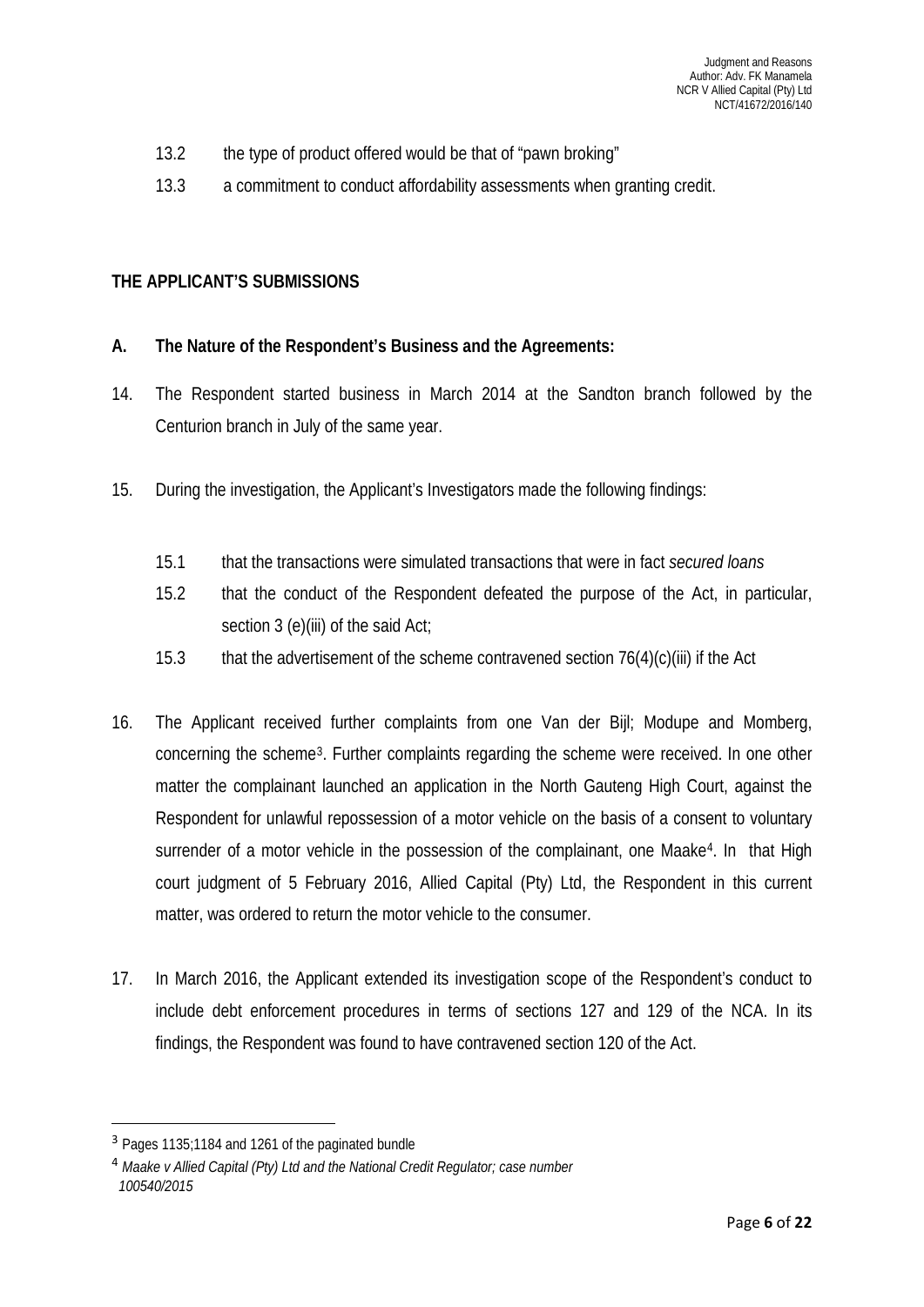- 18. The elements of the *"pawn your car and still drive it"* scheme are the following:
	- 18.1 a consumer approaches the Respondent for a loan;
	- 18.2 ownership of a motor vehicle is a prerequisite for the Respondent to approve and grant the loan;
	- 18.3 a consumer signs a series of documents on the same day for the approval of the loan;
	- 18.4 a consumer pays a monthly rental fee which does not reduce the loan amount obtained;
	- 18.5 the consumer is required to settle the loan (the principal debt) over an agreed period of six months, the period for the payment of the monthly rental fee
	- 18.6 for the duration of the loan period, the consumer remains in possession of the motor vehicle
	- 18.7 the Respondent advances funds to a consumer against a fully-paid motor vehicle that is in the name of the consumer;
	- 18.8 the Respondent charges a once-off administration fee of R1000;
	- 18.9 consumers approaching the Respondent are generally in financial trouble;
	- 18.10 the Respondent approves the loan amount to the consumer that is for far less than the trade value of the motor vehicle, or does not in any way accord with the true trade value of the vehicle:<sup>5</sup>
	- 18.11 for the term of the loan agreement, the Respondent deducts from the consumer's bank account via a debit order, the rental amounts for a period of six months. These amounts are paid into the Respondent's account;
	- 18.12 once the principal debt is settled, the agreement terminates;

 $\overline{\phantom{a}}$ 

- 18.13 the name of the title-holder is changed to that of the Respondent, but the consumer retains possession of the motor vehicle;
- 18.14 the underlying purpose of the Respondent's scheme is to provide loans to consumers, in that the motor vehicle serves as a collateral or security for the loan
- 18.15 the Respondent then charges the consumer R1000, 00 as administration fees.
- 18.16 it is the Applicant's submission that the Respondent has contravened the following provisions of the NCA:

<span id="page-6-0"></span><sup>&</sup>lt;sup>5</sup> See page 173 of the paginated bundle. D Slinger applied for a loan of R15000, the trade value of the motor vehicle is R95 700 but the purported purchase price is R16000 plus an administration fee of R1000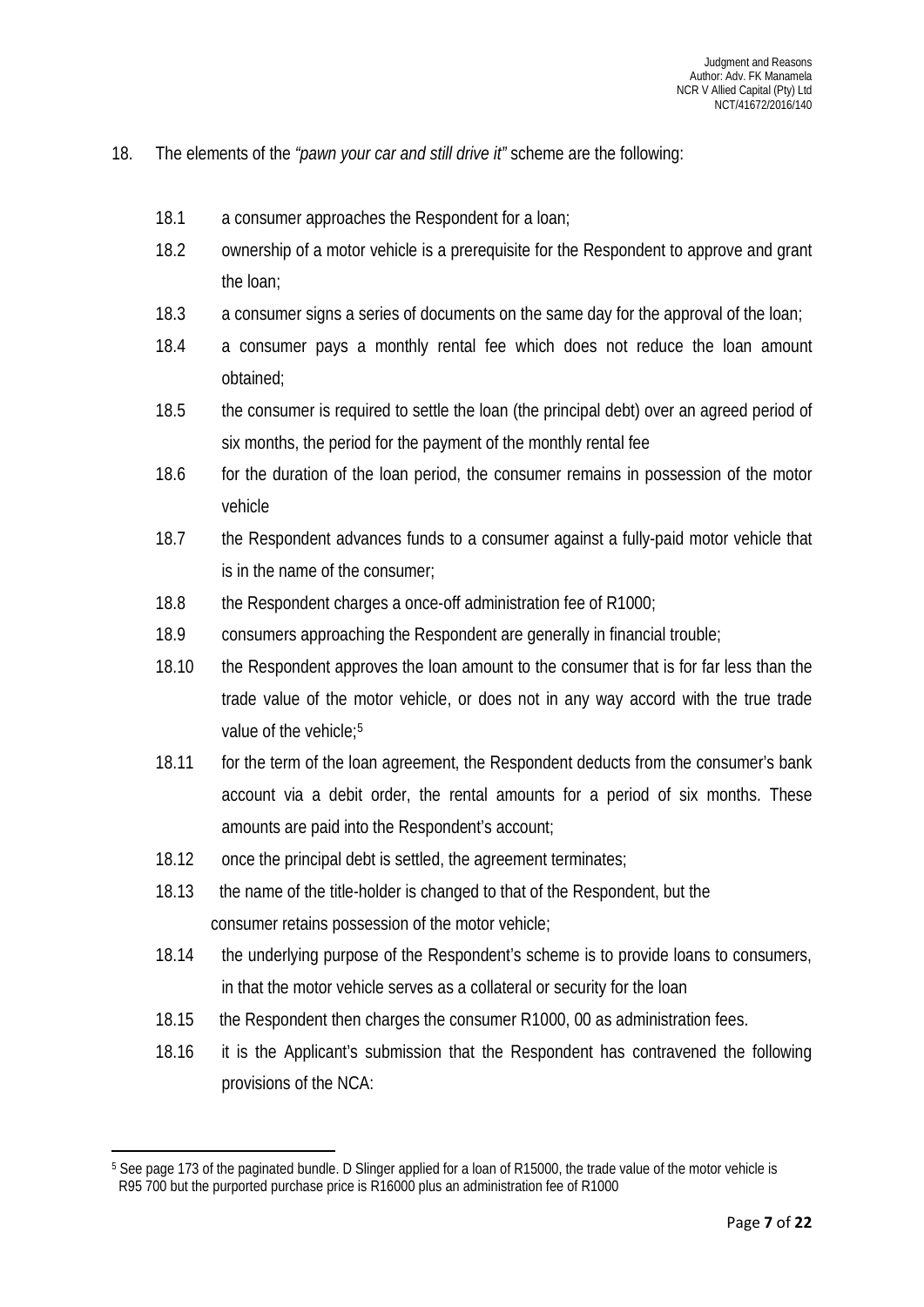- 16.16.1 section 50(2), read with section 52(5) breach or non-compliance by the registrant of the provisions of this Act;
- 16.16.2 section 3, regarding the purpose of the Act insofar as it relates to responsible, effective and accessible credit market and industry and providing consumers with adequate disclosures in order to make informed choice; to avert or prevent reckless lending, deception, fraud and unfair conduct by credit providers;
- 16.16.3 section 8(3), regarding the type of credit agreement classified as a credit facility under certain conditions
- 16.16.4 section 76(4), regarding advertisements that are unlawful, misleading, fraudulent, deceptive or prohibited by regulation
- 19. In summary, the Applicant argues that the purported rental agreement between the consumer and the Respondent states that the Respondent will conduct credit checks with credit bureaux, yet during the Applicants' investigation of the Respondent's business, the Respondent ran an advertisement which claimed the following: *"pawn it and still drive it…no credit checks".* The Applicant contends, this conduct by the Respondent is misleading the consumers and is in direct contravention of the Act.

#### **B. Unlawful Provisions and Supplementary Agreements**

- 20. The Applicant raises breaches of certain provisions of the Act by the Respondent as follows: Contravention of section 91 of the Act, which provides that:
	- (1) A credit provider must not directly or indirectly, by false pretences or with the intent to defraud, offer, require or induce a consumer to enter into or sign a credit agreement that contains an unlawful provision as contemplated in section 90.
	- (2) A credit provider must not directly or indirectly require or induce a consumer to enter into a supplementary agreement or sign any document that contains a provision that would be unlawful if it were included in a credit agreement.
- 21. The Applicant's assertion is that the Respondent required or induced consumers to enter into supplementary agreements, namely the rental agreement and the voluntary surrender agreement, which form a part of the credit agreement.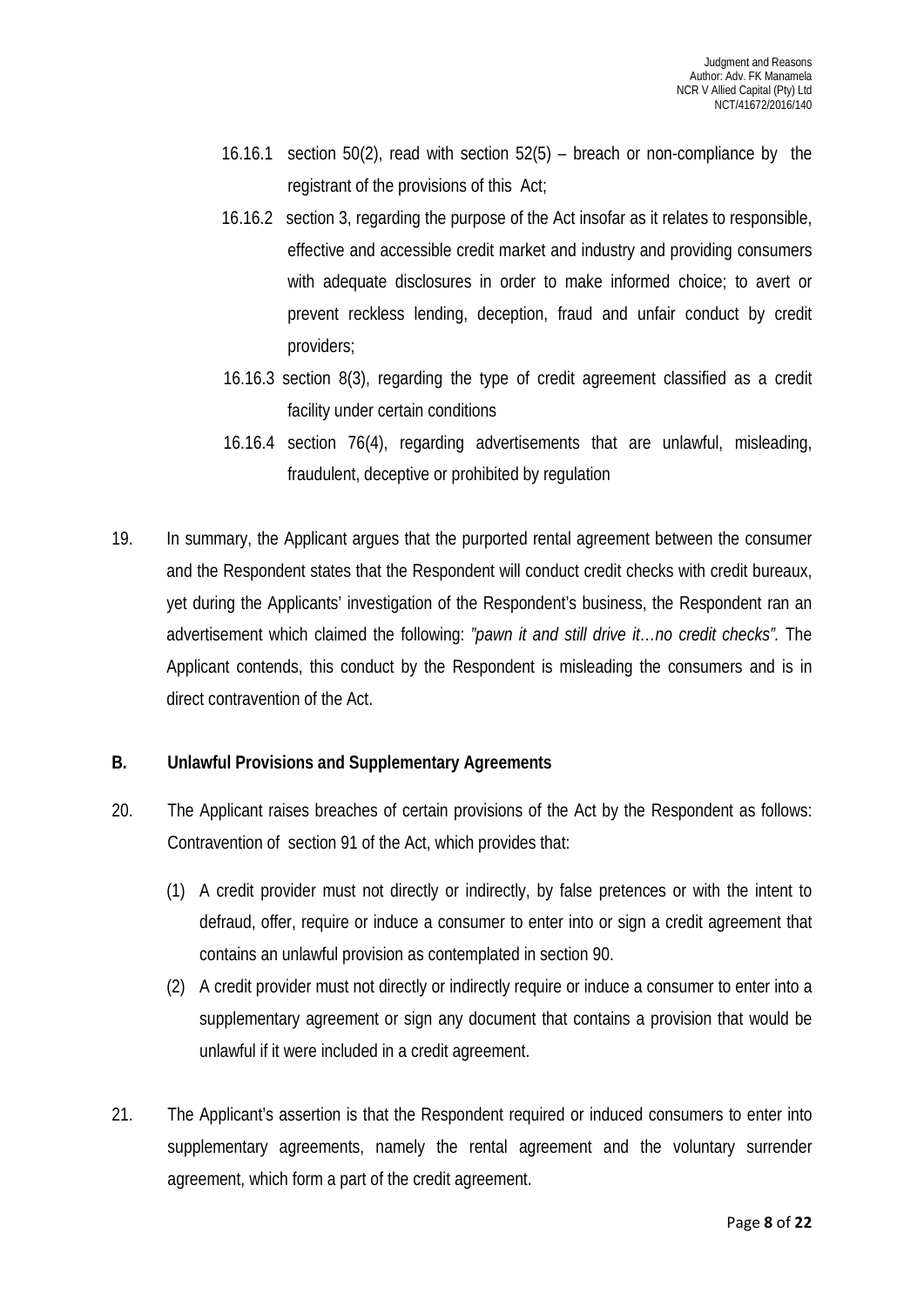22. Further that the inclusion of the "*Consent to Voluntary Surrender*" document, authorises the Respondent to take a motor vehicle in possession of a consumer without proper recourse to the courts, the courts have held that such a provision is void and unenforceable. Parties to an agreement cannot agree "to take the law into their own hands" where the one party defaults on the agreement. The unlawful dispossession of movable property can only be affected by a court.

#### **C. Debt enforcement**

- 23. According to the Applicant, subject to a debt-restructuring order and court order, a credit provider is required under section 129, to notify a consumer by written notice of the default before commencing debt enforcement procedures. The purpose of the written notice is to resolve the dispute and to settle the outstanding debt.
- 24. Under the "*Pawn it and still drive it*" scheme, the respondent requires the consumers to sign document entitled "*consent to voluntary surrender*" the terms of which are that the credit provider is authorised to take possession of the motor-vehicle should the consumer breach the agreement.
- 25. The Applicant submits that signing a document which gives the credit provider authority to take possession of the movable property that is the subject of the credit agreement is unlawful under the provision of the Act and common law.

#### **D. Prescribed forms**

- 26. The Applicant avers that section 92 of the Act requires a credit provider to use prescribed forms including pre-agreement statement and quotation. The investigation report shows the prescribed forms were not used when concluding the credit agreement with the consumers. There was no evidence of the prescribed forms in the consumer files sampled.
- 27. Further that, the Respondent is in contravention of section 93 read with regulation 30 and 31 in that the credit agreement is not in the prescribed form.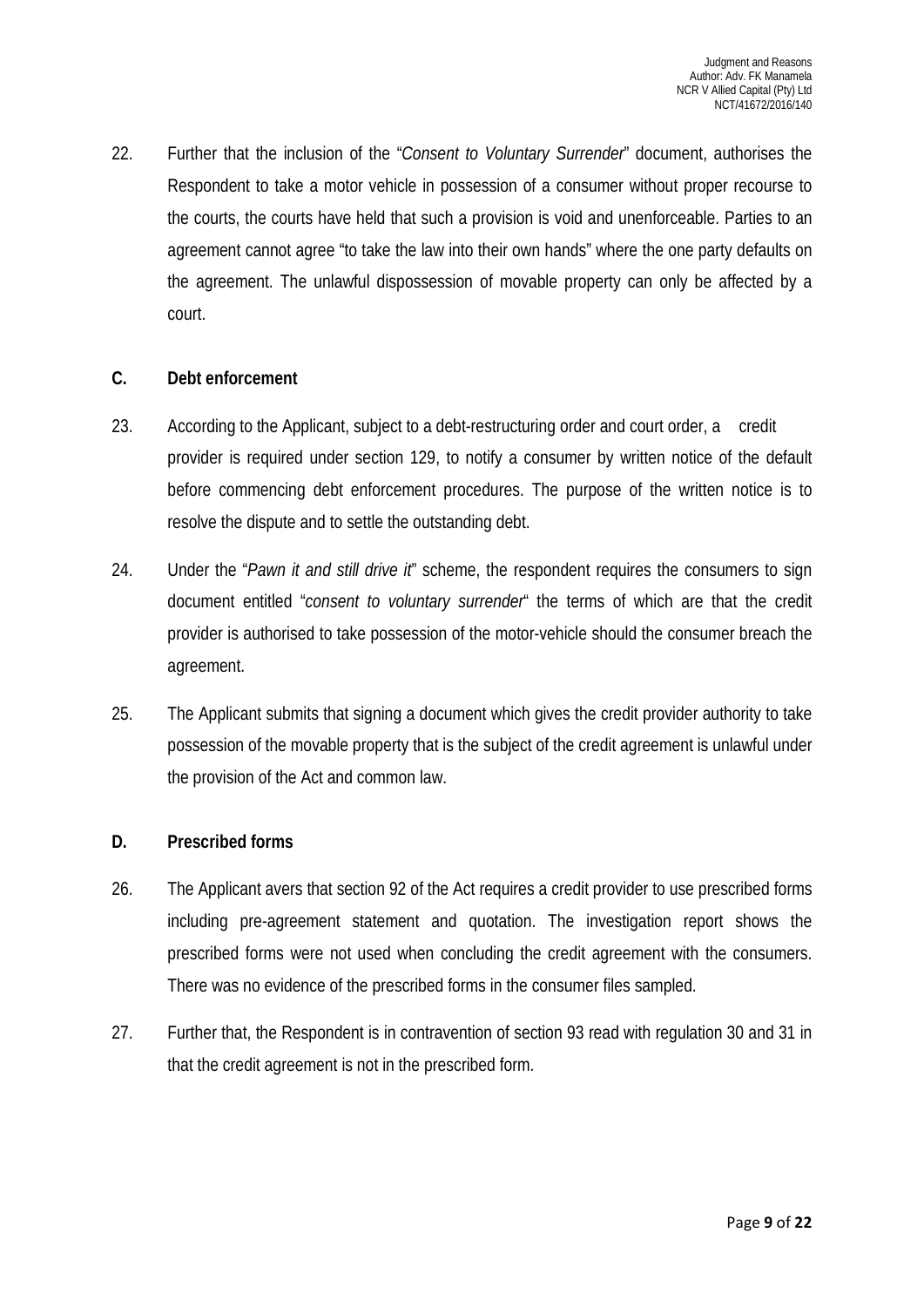#### **E. Cost of credit**

- 28. The Applicant argues, in terms of section 101(1) (b) of the Act, a credit agreement must not require a payment of any money except an initiation fee which may not exceed the prescribed amount as provided for in the Regulations. Regulation 42 (2) places a maximum limit on the initiation fee that may be charged in respect of a short term credit agreement. The Applicant submits that in several instances where consumers obtained short term credit, the Respondent charged fees in excess of the prescribed amount.
- 29. Accordingly, the interest that can be charged under section 101(10(d) of the Act, cannot exceed the amount prescribed by the Regulations.
- 30. It is submitted by the Applicant that the purported rental which is deducted by debit order each month is in fact interest for the secured loan obtained. The interest rate the Respondent is charging for credit agreements is 30 per cent instead of 5 per cent per month for a short term credit agreement (*that is, an agreement for and amount not exceeding R8 000 and which is payable over a period of six months*). In the instances of other credit agreements, the maximum interest rate that can be charged is between 22.15 % and 23.3% per annum.
- 31. Further that, Regulation 42(1) imposes limits on the interest rate that can be charged in the instance of short term credit transactions.
- 32. The Act, according to the Applicant, is designed to ensure transparency and openness in the credit industry and to protect consumers. The cost of credit must be affordable to prevent reckless credit and over- indebtedness. It is contended that the manner in which the agreements were presented to the consumers were in contravention of the provisions of the Act in that consumers were not made aware of the true cost of credit and the Respondent overcharged on the cost of credit to the detriment of the consumers.

#### **F. Prevention of Reckless Credit**

33. The Applicant submits, from the credit agreements sampled during the investigation, there was no evidence of affordability assessment having been conducted by the Respondent at the time of approving the credit agreements. Section 81(2) of the Act places an obligation on a credit provider to prevent reckless credit and reads as follows: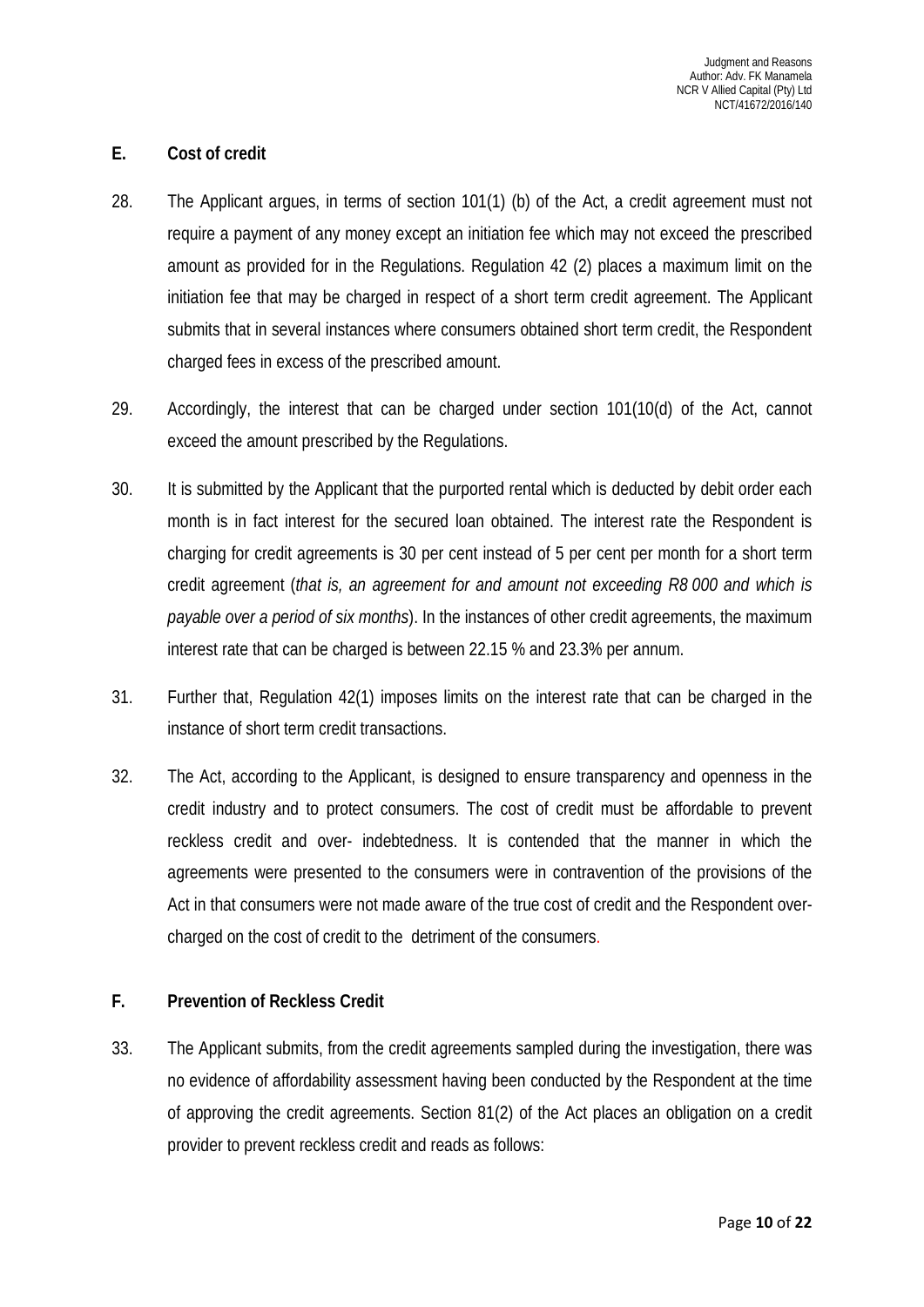- 2) A credit provider must not enter into a credit agreement without first taking reasonable steps to asses:
	- (a) a proposed consumer's
		- (i) general understanding and appreciation of the risks and costs of the proposed credit, and of the rights and obligations of a consumer under a credit agreement;
		- (ii) debt re-payment history of a consumer under credit agreements;
		- (iii) existing financial means, prospects and obligations; and;
	- (b) Whether there is a reasonable basis to conclude that any commercial purpose may prove to be successful, if the consumer has such a purpose for applying for that credit agreement.
- 34. A credit provider such as the Respondent is required to take reasonable steps in assessing financial means, obligations and prospects in terms of section 81(2) of the Act. The reasons for this requirement are to prevent reckless credit and over- indebtedness, to promote fair and responsible lending, and to prohibit reckless credit.
- 35. The Respondent, according to the Applicant, has contravened section 80 and 81 of the Act, by failing to: *conduct a proper affordability assessment in accordance with the Act; and prevent reckless credit.*

#### **G. Sale and Lease-back Agreement**

- 36. Further that, the Respondent contends that the transactions it entered into were in fact sale and lease-back agreements and as such are not credit agreements as defined in the Act. Respondent, the Applicant avers, relies on the existence of a purported sale, however, the Respondent has not demonstrated that the elements of sale have been satisfied.
- 37. A contract of sale, the Applicant avers, constitutes the following:
	- 37.1 there must be a buyer and a seller capable of entering into an agreement;
	- 37.2 the *merx –* the thing which forms the subject matter of a sale;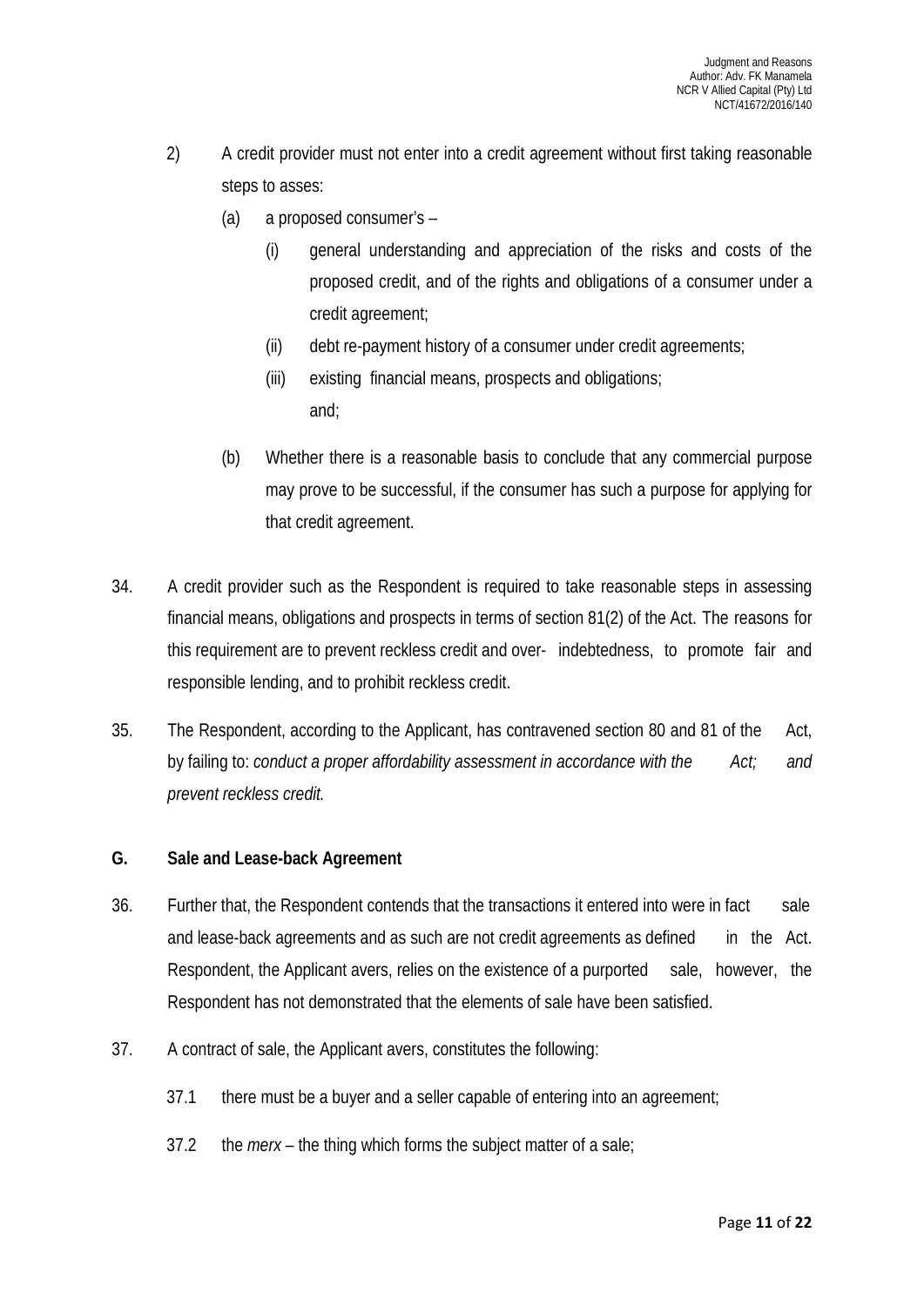- 37.3 the price of the *merx* must be readily accessible in terms of money;
- 37.4 there must be mutual consent of the contracting parties.
- 38. The intention to buy and sell, and the price of the *merx* must be genuine for the transaction to constitute a sale.
- 39. The Applicant asserts that the transactions entered into were in fact simulated transactions that were in essence credit agreements<sup>[6](#page-11-0)</sup> and that the cases cited on simulated transactions, below, show that the impugned transactions were not that of sale and purchase, but that of secured loans, for the reasons that follow:
	- 39.1 there was no intention on the part of the consumers to sell their motor- vehicles. The customer information form completed by each and every consumer indicates the *"loan requested*" or "*amount requested*". These terms are used interchangeably with *capital amount*". There was no intention on the part of the Respondent to purchase the vehicle.
	- 39.2 the purchase price of the motor vehicle was not the genuine price for the merx. The purported purchase price was far less than the value of the second hand motor vehicle. In fact, there is no relation between the purported purchase price and the value of the motor vehicle.

<span id="page-11-0"></span><sup>&</sup>lt;sup>6</sup> The court in Maize Board v Jackson 2005 (6) SA 592 (SCA) held that the enquiry in determining whether a contract is simulated is: "*to establish whether the real nature and the implementation of the particular contracts is consistent with the ostensible form. In pursuit of the inquiry, one must strive to ascertain from all the relevant circumstances, the actual meaning of the contracting parties*". In Commissioner, South African Revenue Service v Bosch and Another 2015 (2) SA 174 (SCA), the Supreme Court of Appeal at para [40] held that a court is required to "*examine the transaction as a whole, including all surrounding circumstances, any unusual features of the transaction and the manner in which the parties intend to implement it, before deciding if the transaction is simulated"*.The Supreme court of Appeal in Roshcon (Pty) Ltd v Auto Body Builders CC and Others 2014 (4) SA 319 (SCA) at para [10] held that in ascertaining whether a contract is simulated, must look at the facts of each particular case. In Michau v Board 2003 (6) SA 459 (SCA), the Supreme Court of Appeal held that *where parties disguise or conceal the true nature of a transaction, court will discard the form and consider the real transaction*. Further, it was held that the court in seeking to ascertain the true, intention of the parties will also consider "*the matter in which the contract was implemented".*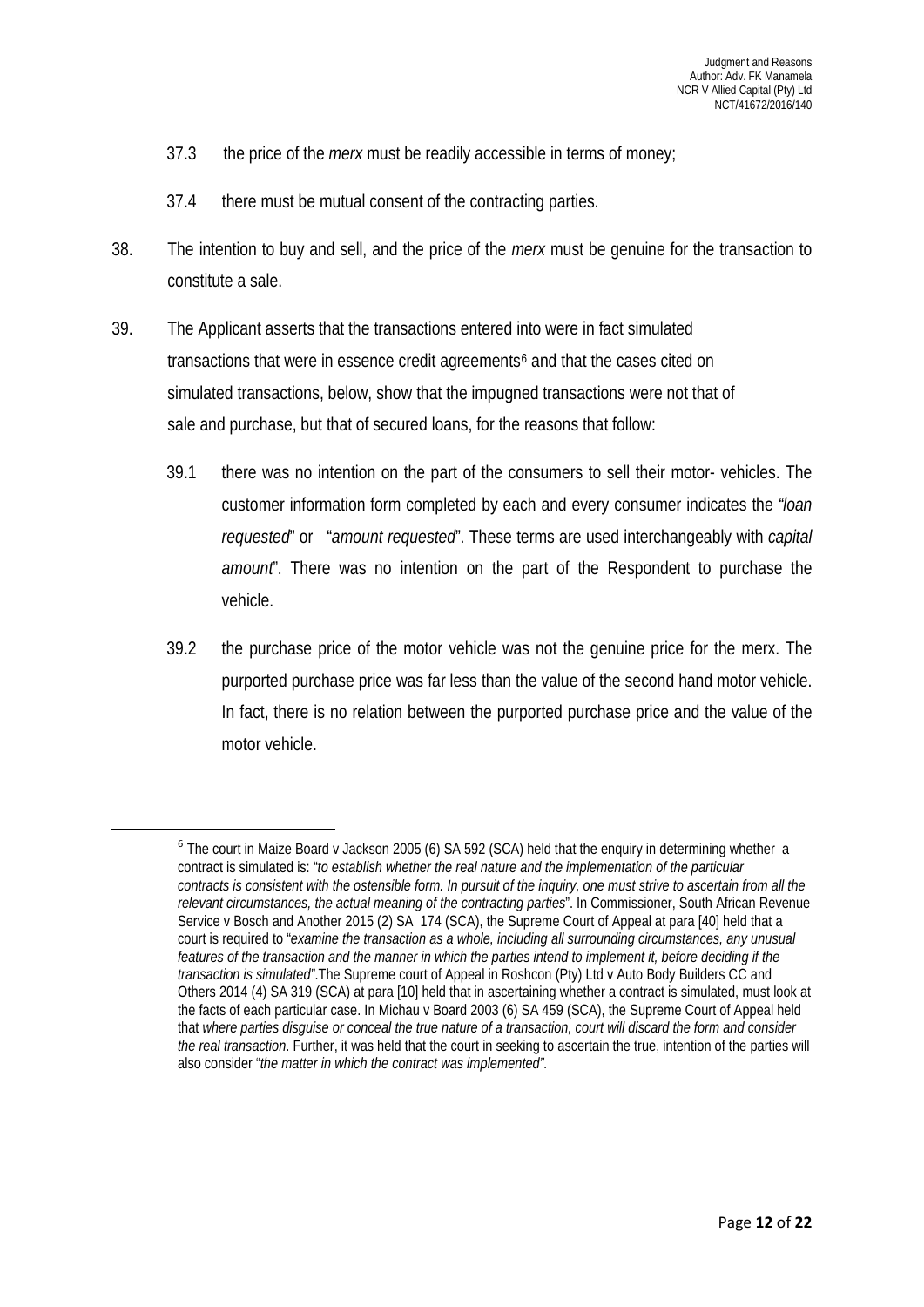- 39.3 at all relevant times, the consumer remains in possession of the motor vehicle, save in the two pawn agreements. Once the loan has been settled, the consumers do not "*purchase*" the motor vehicle.
- 40. Though the form may be that of a sale and purchase, the Applicant contends, the real nature of the transactions in this application is that of a secured loan – the motor vehicle serving as security.
- 41. Further that the Respondent alleges that payment of VAT is evidence that the transactions are indeed those of a sale and purchase and rental agreement and not a credit agreement. The Respondent contends that VAT is not payable in the case of a loan or a pawn transaction. The Applicant argues that in terms of section 7 of the Value Added Tax Act, 89 of 1991, value added tax is payable on the supply of goods or services supplied by the vendor.

## **RESPONDENT'S SUBMISSIONS**

- 42. In its response to the allegations levelled against it, the Respondent submits the following argument:
	- 42.1 that it denies the case the Applicant seeks to make out;
	- 42.2 that its honest and reasonable view is that the suite of transactions in question fell beyond the purview of the National Credit Act;
	- 42.3 that these transactions were not simulated or intended to deceive consumers; to avoid the Respondent's obligations under the NCA; or intended to override the provisions of the aforesaid Act;
	- 42.4 that these transactions are of sale and purchase and/ or leaseback, and;
	- 42.5 that it relies on, and bases its defence on the decision handed down by the Tribunal in the matter of Sanza Kayola v Allied Capital (Pty) Ltd[7](#page-12-0)
- 43. The Respondent cites a list of authorities<sup>[8](#page-12-1)</sup> in support of its argument that the transactions are not simulated credit agreements, and that there is express intention of the parties to conclude sale agreements. Briefly, the totality of the Respondent's argument is that these transactions

 $\overline{\phantom{a}}$ 

<span id="page-12-0"></span><sup>7</sup> NCT/34844/2015/149(1)- application for an interim relief heard on 18 December 2015

<span id="page-12-1"></span><sup>&</sup>lt;sup>8</sup> See page 29 of the Respondent's submission.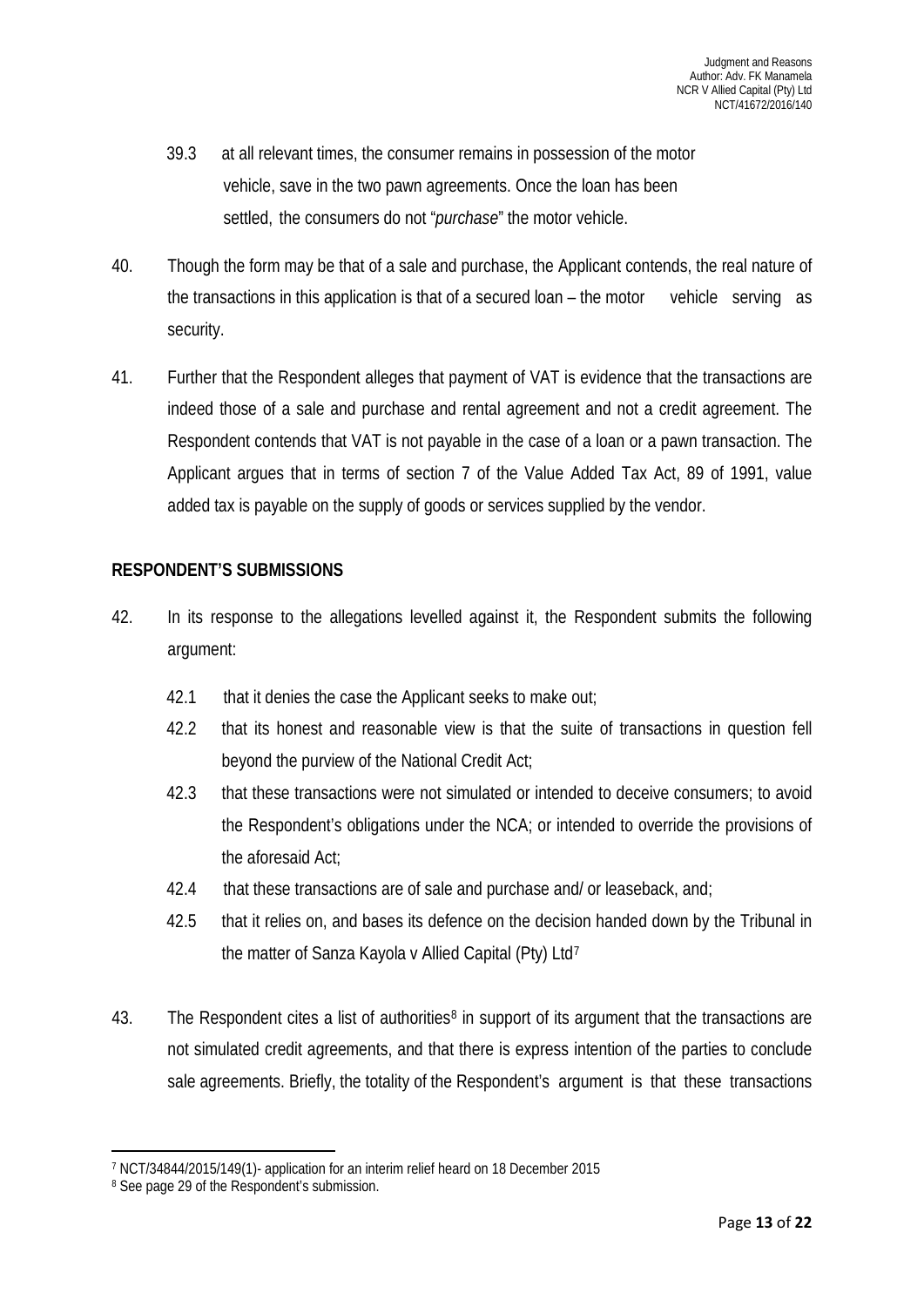fall outside the ambit of the provisions of the NCA. The rest of the Respondent's argument is academic in form and I do not intend to go in detail to lay it out here.

# **CONSIDERATION OF APPLICABLE SECTIONS OF THE NCA TO THE FACTS AND TRIBUNAL'S FINDINGS**

- 44. A close look at the transactions concluded between the Respondent and consumers has a "*customer information form*" completed by each and every consumer, containing terms such as: the *"loan requested*" or "*amount requested*". These terms are used interchangeably with "*capital amount*". The Applicant argues, these terms are related to (*or are of a character of*) a kind of an agreement where loans are offered. To this end, the argument continues, these transactions are effectively credit agreements in nature
- 45. but are disguised as sale or leaseback transactions. The Applicant's assertion is that the transactions entered into were in fact simulated transactions that were in essence credit agreements, and that the impugned transactions were not those of sale and purchase, but secured loans;
- 46. The intention of the Respondent was, according to the Applicant, *inter alia,* to avoid or frustrate the operations of the NCA over these agreements. In doing so, the Respondent contravened the provisions of the Act, the Regulations and the conditions of its registration.

The General Condition 1 of the Conditions of Registration provides that:

*"The registrant must comply with all applicable legislation relating to the operation of the business of a credit provider, including but not limited to the Act, the regulations and any subsequent amendment or substitution of the applicable legislation and regulations."*

- 47. At the centre of this application, are two key issues the Tribunal is asked to determine:(a) *whether or not the Respondent has engaged in prohibited conduct in contravention of the Act, (and its Regulations and the Conditions of Registration);* and
- 48. *(b) whether or not the Respondent's registration as a credit provider ("the Registrant") should be suspended* on account of such contraventions*;*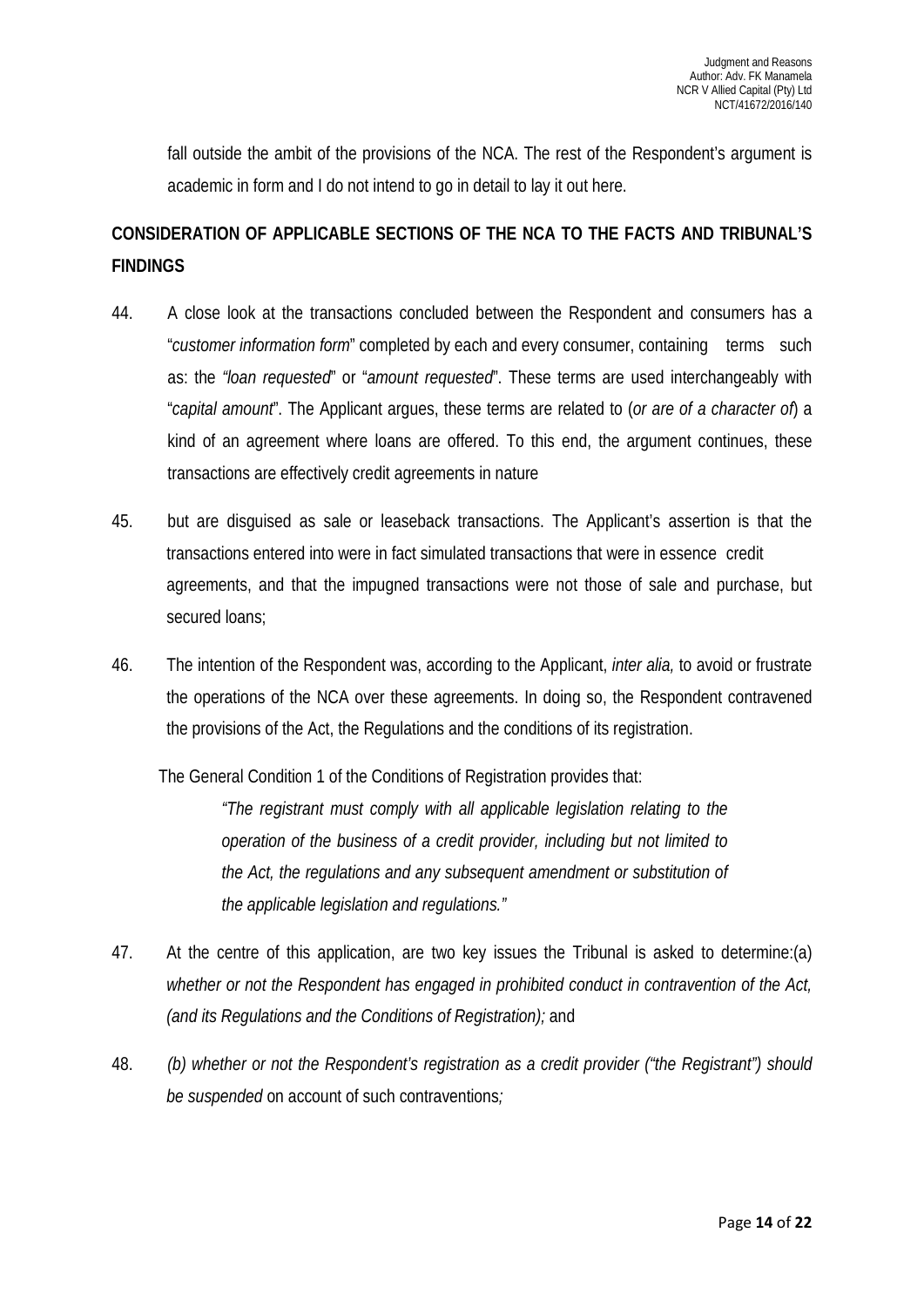- 49. The analysis that will ensue in the discussion below, will demonstrate whether or not a logical conclusion points to a finding on the key issues above. The background facts of the matter are generally not in dispute*,* the application of the law to these facts, probably is;
- 50. The Respondent is a registered credit provider under registration number NCRCP6855[9](#page-14-0);
- 51. Section 50(2), read with section 52(5) of the NCA provides that *it is a condition of every registration issued in terms of this Act that the Registrant must comply with every applicable provision of this Act;*
- 52. In May and June/July 2015, the Applicant received complaints from consumers against the Respondent in terms of section 136(1) of the NCA. This then caused the Applicant to conduct an investigation into the operations of the Respondent;
- 53. On 5 November 2014, the Applicant issued a compliance notice to the Respondent, calling upon the Respondent to amend certain conduct that is the subject of this
- 54. hearing, and asking the Respondent to comply with the provisions of the National Credit Act;
- 55. In July 2015, the Applicant launched an investigation into the affairs of the Respondent and found conduct in contravention of the Act and its Regulations. These alleged contraventions are common cause[10](#page-14-1) and may not be repeated in this judgment;
- 56. Section 3 of the NCA provides for the purpose of the Act and how it seeks to promote a fair, transparent, competitive, sustainable, responsible, efficient, effective and accessible credit market and industry and to protect consumers;
- 57. It is the responsibility of the credit provider, *inter alia* to provide consumers with *adequate disclosures of standardised information in order to make informed choices; providing them with protection from deception and unfair or fraudulent conduct by credit providers; discouraging reckless credit granting by credit providers and contractual default by consumers;*
- 58. Section 76(4) of the NCA provides that an advertisement of the availability of credit, or goods or services to be purchased on credit, must comply with this section; contain any statement required by Regulation; and must not advertise a form of credit that is unlawful; misleading;

<span id="page-14-0"></span> <sup>9</sup> dated 23 June 2014, Annexure "NM1", page 38 of the paginated bundle

<span id="page-14-1"></span><sup>10</sup> See pages 3,4 and 5 supra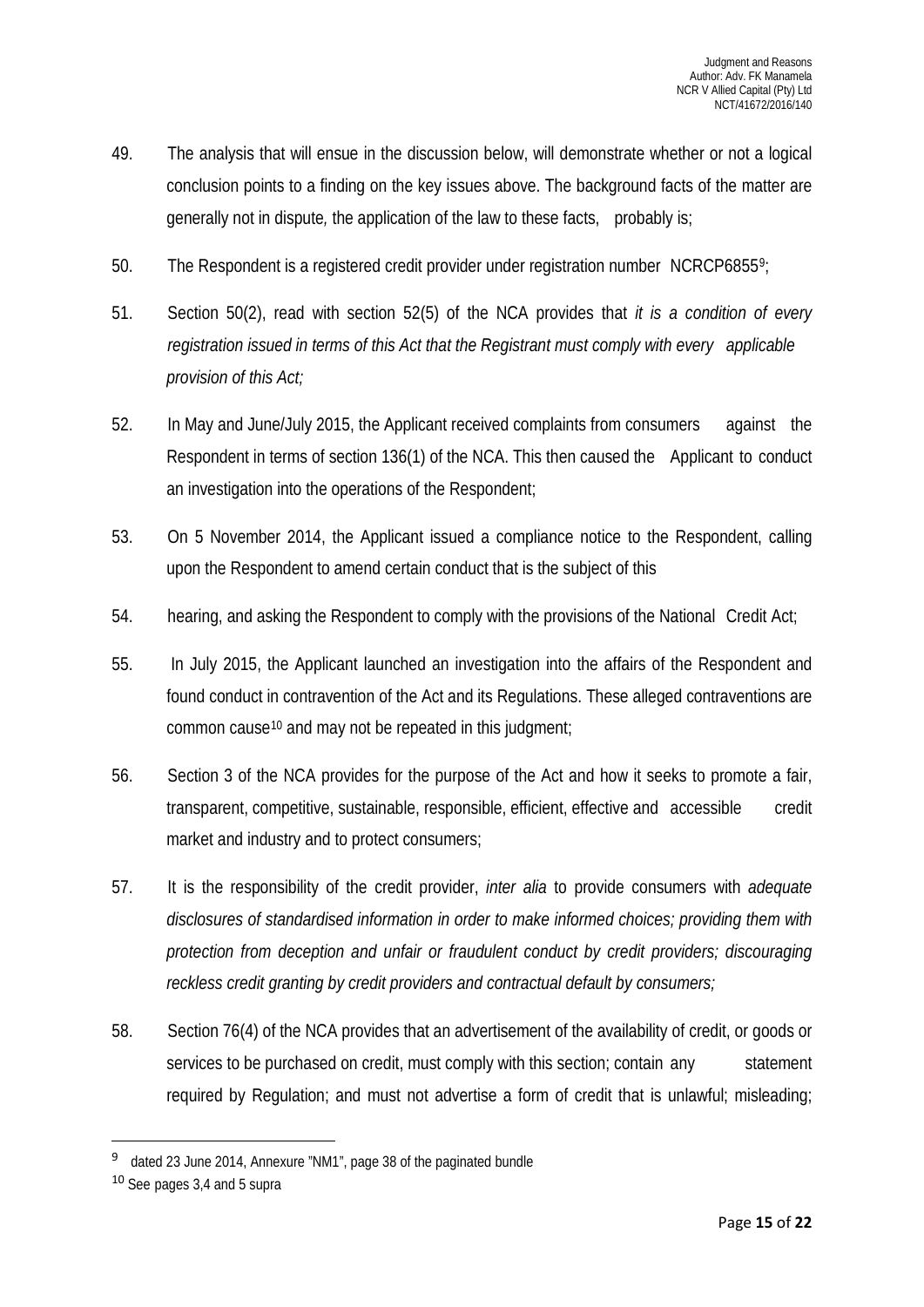fraudulent or deceptive; or contain any statement prohibited by Regulation. The Respondent's advertisement in regard to the availability of credit states the following:

"*Need cash now? Pawn your car and still drive it! We pawn, we buy, we sell, we hire…cars.* 

*No credit checks! Instant decisions! That's how…we do it"*

The Respondent's advertisement of the availability of credit contains statements prohibited by the Regulations to the NCA, and is therefore in contravention of the NCA.

- 59. Section 8(3) of the NCA states that an agreement is a credit agreement if it is a credit facility, and irrespective of its form, a credit provider undertakes to supply goods and services; or pay an amount or amounts on behalf of a consumer; and defer the consumer's obligation to pay any part of the cost of goods or services;
- 60. Evidence on papers before this Tribunal shows that the Respondent, in breach of section 91, has directly or indirectly, induced a consumer to enter into or sign a *credit agreement*; a *supplementary agreement*; or *sign any document* that contains a provision that would be unlawful if it were included in a credit agreement, as contemplated in section 90 of the NCA;
- 61. The Respondent, under its "*pawn it and still drive it*" scheme, required or induced consumers to conclude a *rental agreement* and the *voluntary surrender agreement ("Consent to Voluntary Surrender"*), which form part of the credit agreement. These are supplementary agreements prohibited by the NCA. In terms of section 129, *the credit provider is required to notify a consumer by written notice of the default before commencing debt enforcement procedures. The purpose of the written notice is to resolve the dispute and to settle the outstanding debt;*
- 62. Signing a document which gives the credit provider authority to take possession of the movable property that is the subject of the credit agreement is unlawful under the provisions of the Act;
- 63. Section 92 of the Act requires *a credit provider to use prescribed forms including preagreement statement and quotation*. The investigation report, in the consumer files sampled, shows no evidence of the prescribed forms. The Respondent is thus in contravention of this section and section 93 read with Regulations 30 and 31, in that the credit agreement is not in the prescribed form;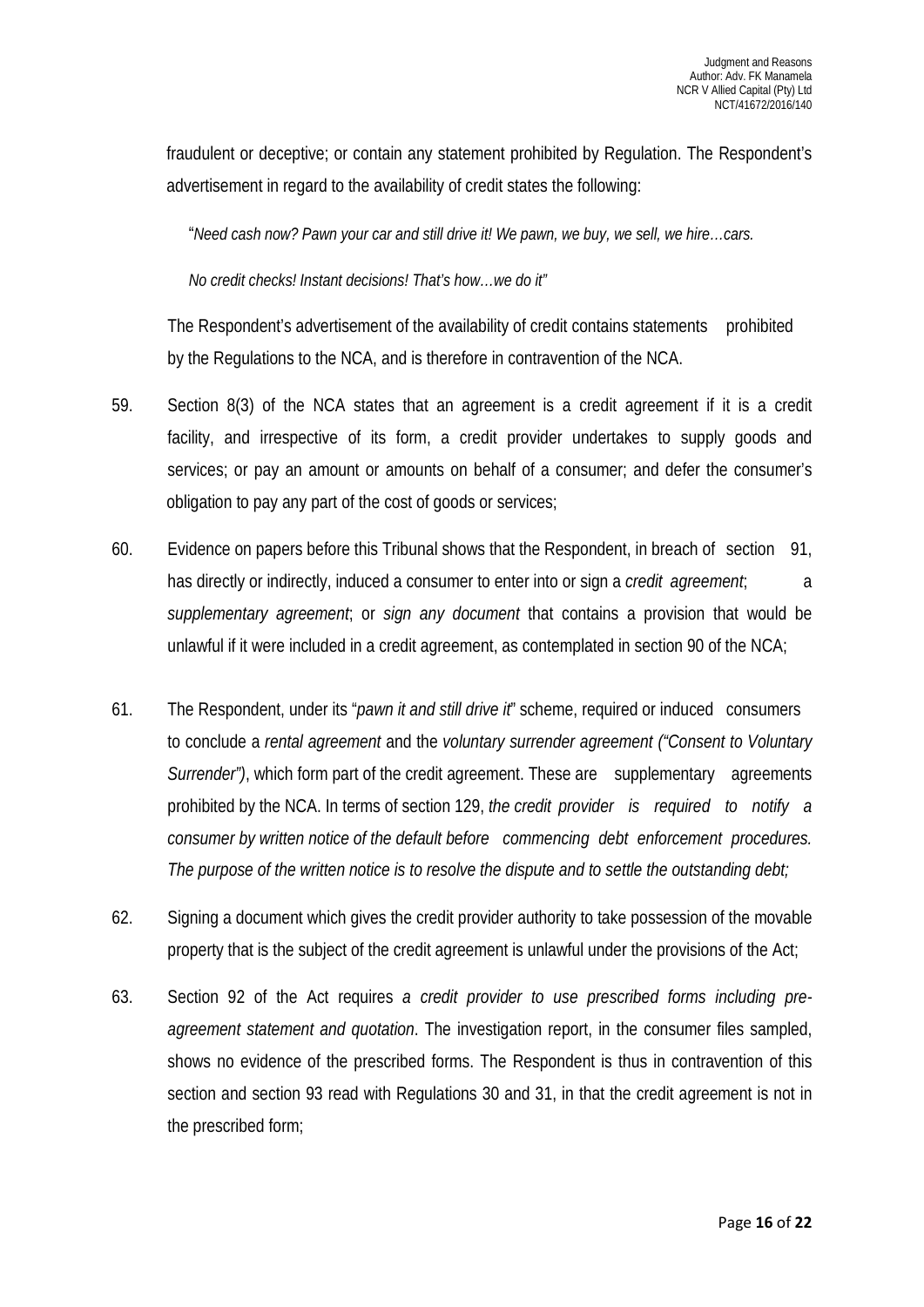- 64. Section 101(1) (b) of the Act, *prescribes certain fees to be paid in a credit agreement which may not exceed the prescribed amount as provided for in the Regulations*. Regulation 42 (2) places *a maximum limit on the initiation fee* that may be charged in respect of a short-term credit agreement. The Respondent charged fees in excess of the prescribed amount.
- 65. The Respondent, in contravention of section 101(1) (d) of the Act, read with Regulation 42(1), charges interest in excess of the prescribed rate. The interest rate the Respondent is charging for credit agreements is 30% instead of 5% per month for a short term credit agreement (*that is, an agreement for and amount not exceeding R8 000 and which is payable over a period of six months*). The cost of credit must be affordable to prevent reckless credit and overindebtedness. The manner in which the agreements were presented to the consumers were in contravention of the provisions of the Act in that consumers were not made aware of the true cost of credit and the Respondent over-charged on these fees, to the detriment of the consumers.
- 66. Section 81(2) of the Act places an obligation on a credit provider to prevent reckless credit and reads as follows:

"*A credit provider must not enter into a credit agreement without first taking reasonable steps to asses a proposed consumer's general understanding and appreciation of the risks and costs of the proposed credit, and of the rights and obligations of a consumer under a credit agreement; debt re-payment history of a consumer under credit agreements; existing financial means, prospects and obligations*, *and whether there is a reasonable basis to conclude that any commercial purpose may prove to be successful, if the consumer has such a purpose for applying for that credit agreement.*

In the sampled files during the investigation, there was no evidence of affordability assessment having been conducted by the Respondent at the time of approving the credit agreements. The Respondent has thus contravened sections 80 and 81 of the Act, by failing to conduct a proper affordability assessment in accordance with the Act*.*

67. The Respondent contends that the transactions it entered into were in fact sale and lease-back agreements and as such are not credit agreements as defined in the Act. Respondent relies on the existence of a purported sale, however, the character of these transactions demonstrate the opposite of what an ordinary person may perceive as an agreement of sale, in that the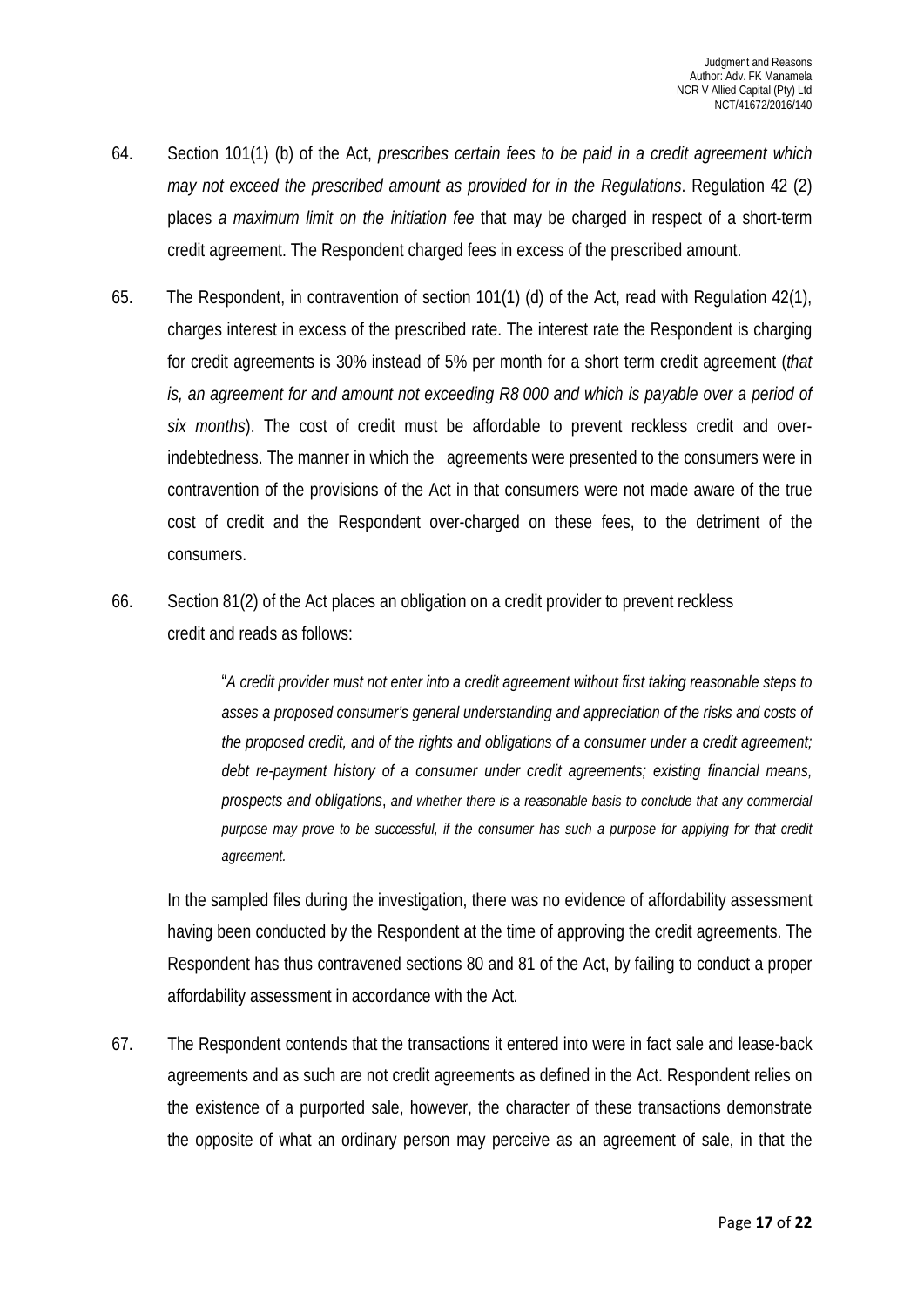elements of a contract of sale have not been fully satisfied. In concluding a sale agreement, the genuine intention of the parties is key;

- 68. The intention of the parties has not been proven to be that of persons concluding a sale agreement;
- 69. Though the form of these transactions may look like those of a sale and purchase,(*simulated*) the real nature of the transactions in this application is that of a secured loan where the motor vehicle serves as a collateral to secure debt- *securitatem indebiti;*
- 70. The allegations made by the Applicant regarding the Respondent's conduct have not been disputed as fact by the Respondent, and are on a balance of probabilities, true;
- 71. The evidence placed before this Tribunal shows that the Applicant has made out a case that the Respondent is in contravention of the Act and consequently engaged in prohibited conduct as envisaged in section 1 of the NCA.

Prohibited conduct is defined as an "*act or omission in contravention of this Act"* [11](#page-17-0) 

- 72. Further, the Applicant has established the basis upon which a remedy is sought under the NCA, and the Tribunal is satisfied that the Respondent is in contravention of the following provisions of the National Credit Act:
	- 72.1 section  $76(4)(c)(ii)$  and (iii) read with Regulation  $21(6)(a)$  and  $21(7)$  regarding advertising practices;
	- 72.2 sections 80 and 81 by failing to conduct affordability assessment when advancing credit to consumers
	- 72.3 section 90(1) and 91(1) of the NCA by concluding supplementary agreements and requiring consumers to sign documents containing prohibited provisions;
	- 72.4 section 93(2) read with Regulation 30 of the NCA by failing to use the prescribed form when concluding a credit agreement;
	- 72.5 section 100(1)(c) read with Regulation 42(1) of the Act; regarding the charging of excess fees on short-term credit agreements;
	- 72.6 section 101(1) (b) of the Act by over-charging of the initiation fee;
	- 72.7 section 129 of the Act regarding the enforcement of credit agreements;

<span id="page-17-0"></span> <sup>11</sup> Definition of 'prohibited conduct' substituted by s.1(g) of Act 19 of 2014 ( w.e.f 13 March 2015)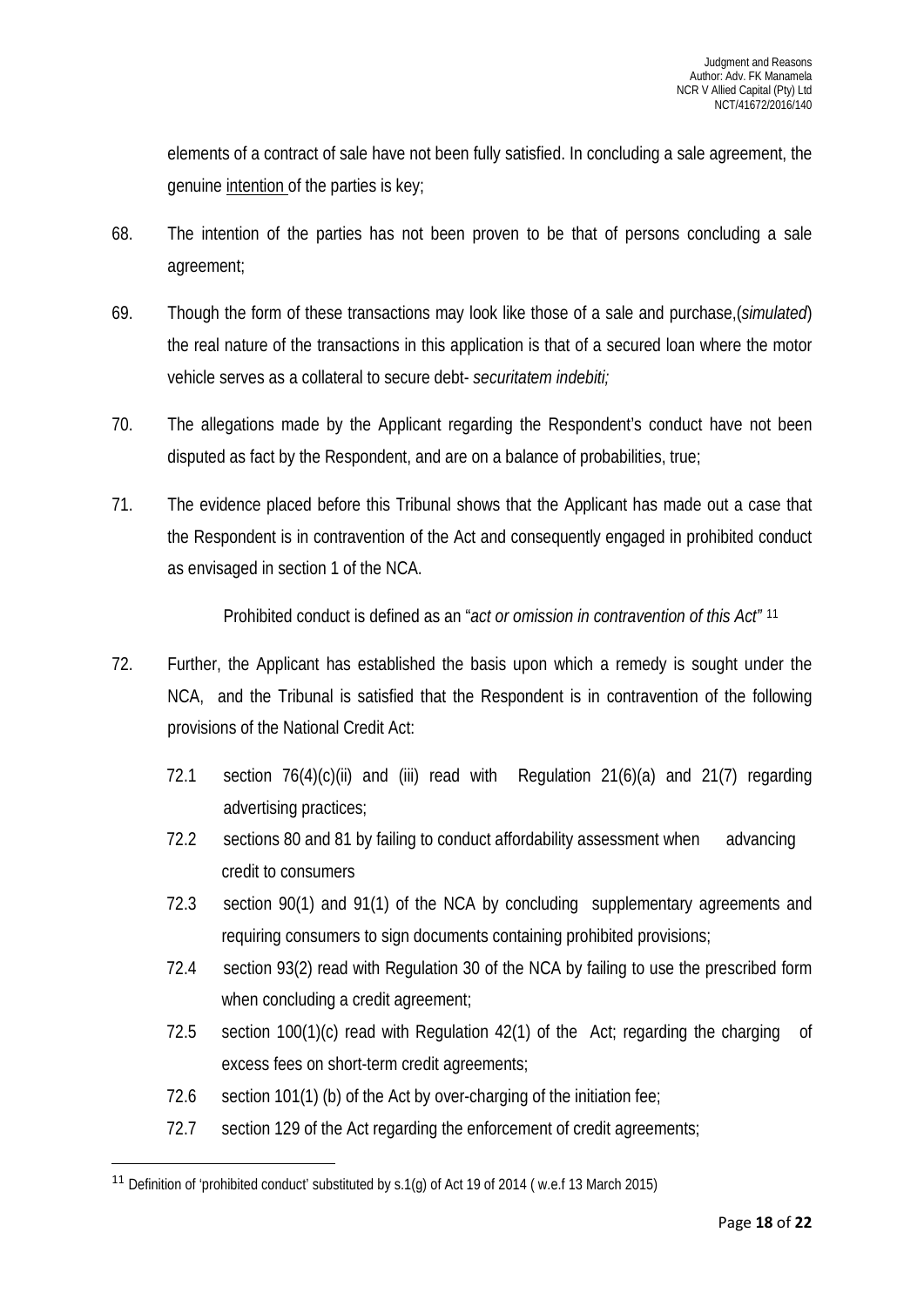73. The Respondent's reliance on *Kayola* [12](#page-18-0) in support of its argument is misplaced. The matter involved an application for interim relief (*interdict*, as the Tribunal later established) against Allied Capital for the repossession of Mr Kayola's vehicle. The issue here was whether the Tribunal could competently order such a relief under the circumstances of the case. It was an interlocutory application that had nothing to do with simulated transactions<sup>[13](#page-18-1)</sup>. The merits are different. In the current matter, the issue concerns simulated transactions, prohibited conduct, and certain contraventions of the NCA by the Respondent.

## **CONCLUSION**

- 74. In the sample of documents identified during the investigation, it was established that two of the agreements were pawn transactions, a fact the Respondent admitted. Pawn transactions are regulated by the NCA. The Respondent is thus bound to comply with the provisions of the NCA when granting credit to consumers. The Respondent's denial that its transaction fall outside of the provisions of the NCA cannot be sustained, and is accordingly dismissed. These credit transactions are simulated in order to look as if they are purchase and sale agreements. The adverts posted by the Respondent speak volumes of its intention to lure unsuspecting consumers to enter into agreements that would otherwise be prohibited by the NCA. These consumers are ones the Respondent describe as "*normally in financial trouble*", and who do not want "*credit checks"* done against their names in order to access credit;
- 75. the transactions concluded under the "*pawn your car and still drive it*" scheme, constitute secured loans which are subject to the provisions of the National Credit Act, 34 of 2005 *("the Act").*
- 76. The intention of the NCA is very clear when it relates to credit agreements. It seeks to provide clarity to all the parties and specifically regulate credit agreements for what they are, and which form they must take. In essence, Section 3 of the NCA provides for the purpose of the Act and how it seeks to promote a fair, transparent, competitive, sustainable, responsible, efficient, effective and accessible credit market and industry and to protect consumers;

<span id="page-18-0"></span> <sup>12</sup> NCT/34844/2015/149(1)- application for an interim relief heard by the Tribunal on 18 December 2015

<span id="page-18-1"></span><sup>13</sup> Interestingly though, the *customer information form* signed by Kayola in Annexure BGR6A bears the words: "loan requested and granted"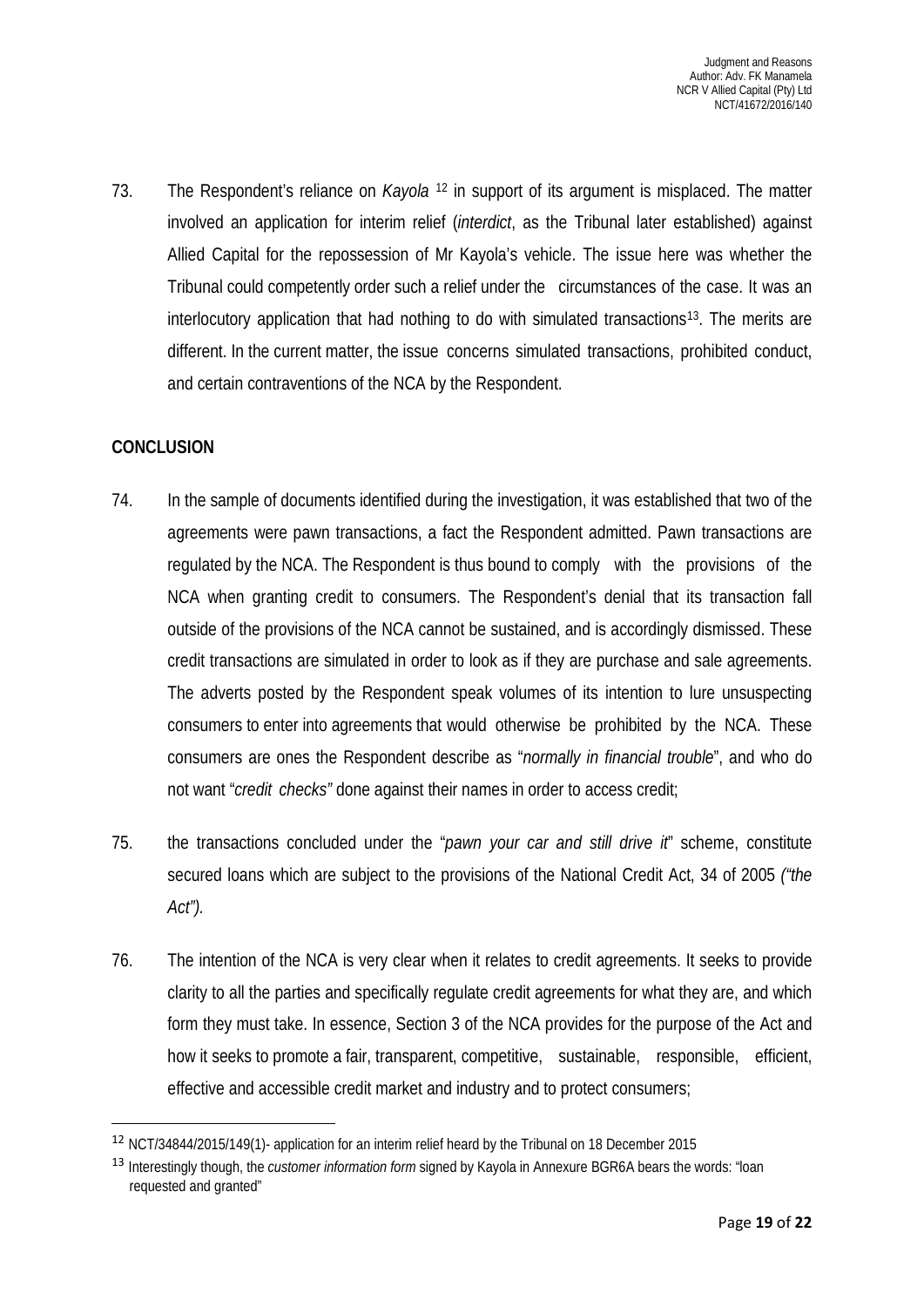- 77. It puts the responsibility ["required conduct"], *inter alia* of providing consumers with adequate disclosures of standardised information; preventing deception and unfair or fraudulent conduct; preventing reckless credit granting by credit providers and contractual default by consumers, squarely on the shoulders of the credit provider. This, in order to allow consumers the opportunity to make informed choices
- 78. Section 76(4) of the NCA provides that an advertisement of the availability of credit, or goods or services to be purchased on credit, must comply with this section;
	- 78.1 contain any statement required by Regulation; and
	- 78.2 must not advertise a form of credit that is unlawful; misleading; fraudulent or deceptive; or ;
	- 78.3 contain any statement prohibited by Regulation.
- 79. The NCA seeks to prevent the potential for customers to be misled if credit providers would have a choice of coming up with any form or kind of transaction purporting to be something, when actually it has elements of a credit agreement.
- 80. To finally conclude, in a nutshell, the transactions concluded by the Respondent with its customers carry every element of a credit transaction as defined in the NCA. They are clearly done with the intention of lending money to the consumers with interest payable and using the vehicle of the consumer as security for the loan. The phrasing and titling of the various loan documents as purchase and rental agreements does not change the nature of the transaction in any way. There is no evidence whatsoever that the consumers who entered into these contracts had any direct or true intention of selling their vehicles and renting them back from the Respondent. This is supported by the fact that the purported selling price of the vehicles did not in any way relate to any objective or reasonable market value. The conclusion is inescapable that the Respondent used this form of transaction to enable it to escape the provisions of the NCA and charge its customers more interest than it was entitled to in terms of the Act.

#### **Order**

81. The Tribunal, in consideration of the afore-going, makes the following ruling: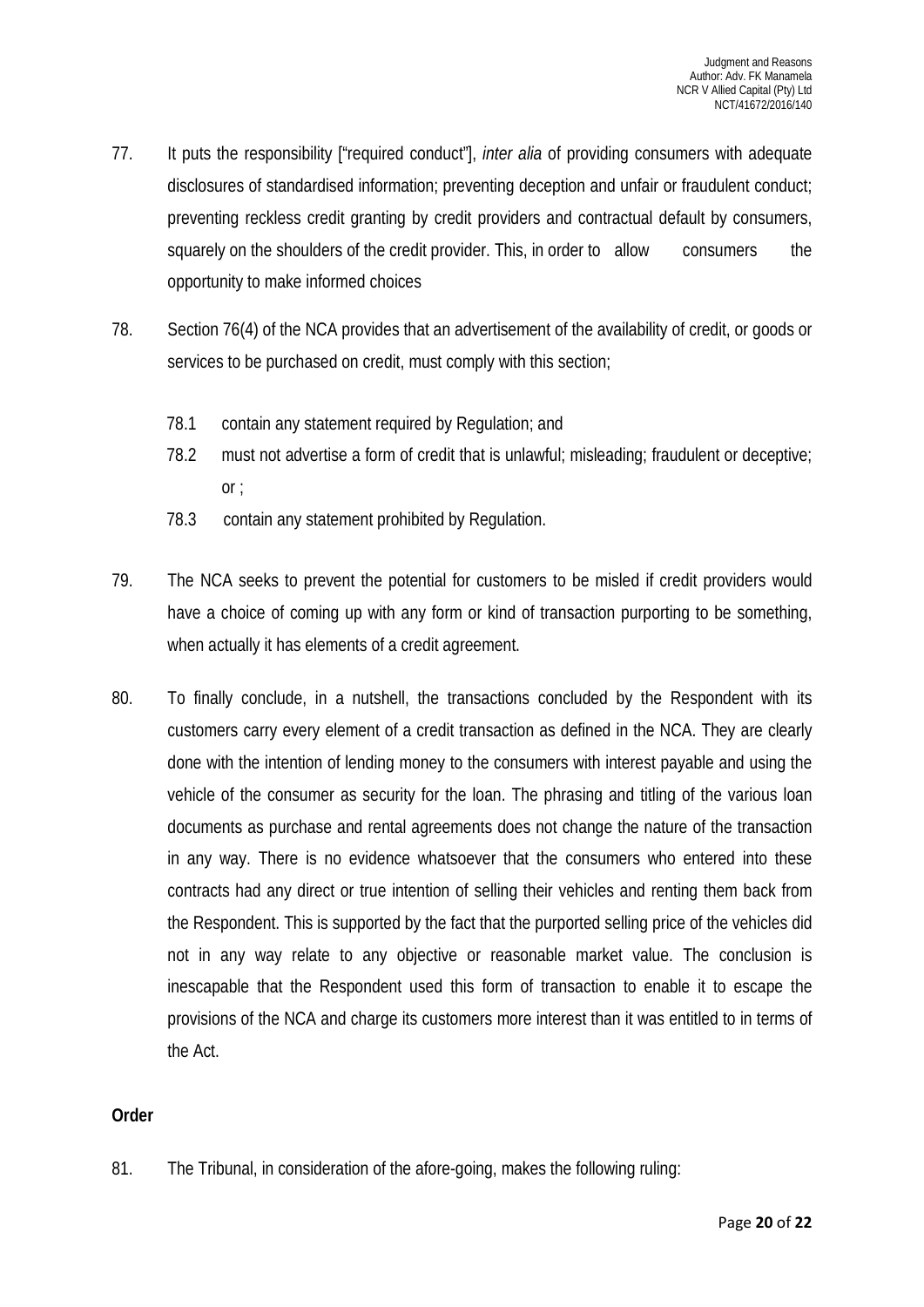- 81.1 the Respondent is found to have contravened the provisions of the NCA as alleged by the Applicant;[14](#page-20-0)
- 81.2 the "*pawn your car and still drive it"* scheme, under which the impugned credit agreements were concluded, is declared to be prohibited conduct;
- 81.3 the Respondent is hereby interdicted from engaging in the conduct declared prohibited;
- 81.4 the Respondent is directed to appoint an independent auditor at the cost of the Respondent, to compile a report on all the transactions concluded with its customers since inception of the business. The auditor must determine the amounts charged to consumers for interest and fees. Any excess fees charges or interest charged in contravention of the Act relating to unsecured loans must be identified and refunded to consumers. This report must be produced and submitted to the Applicant within a period of six months from the date of this judgment. ;
- 81.5 the Respondent is directed to return to the affected consumers, the motor vehicles repossessed - or where the motor vehicle has been sold, to credit the consumer having considered lawful default charges and lawful settlement amounts;
- 81.6 the registration of the Respondent with the NCR is hereby suspended for a period of 18 months from the date of the order of this Tribunal in terms of section 150 $(q)$  of the Act;
- 81.7 There is no order as to costs

Thus done and handed down on this 28th day of April, **2017**.

<span id="page-20-0"></span> <sup>14</sup> see the Applicant's notice of motion